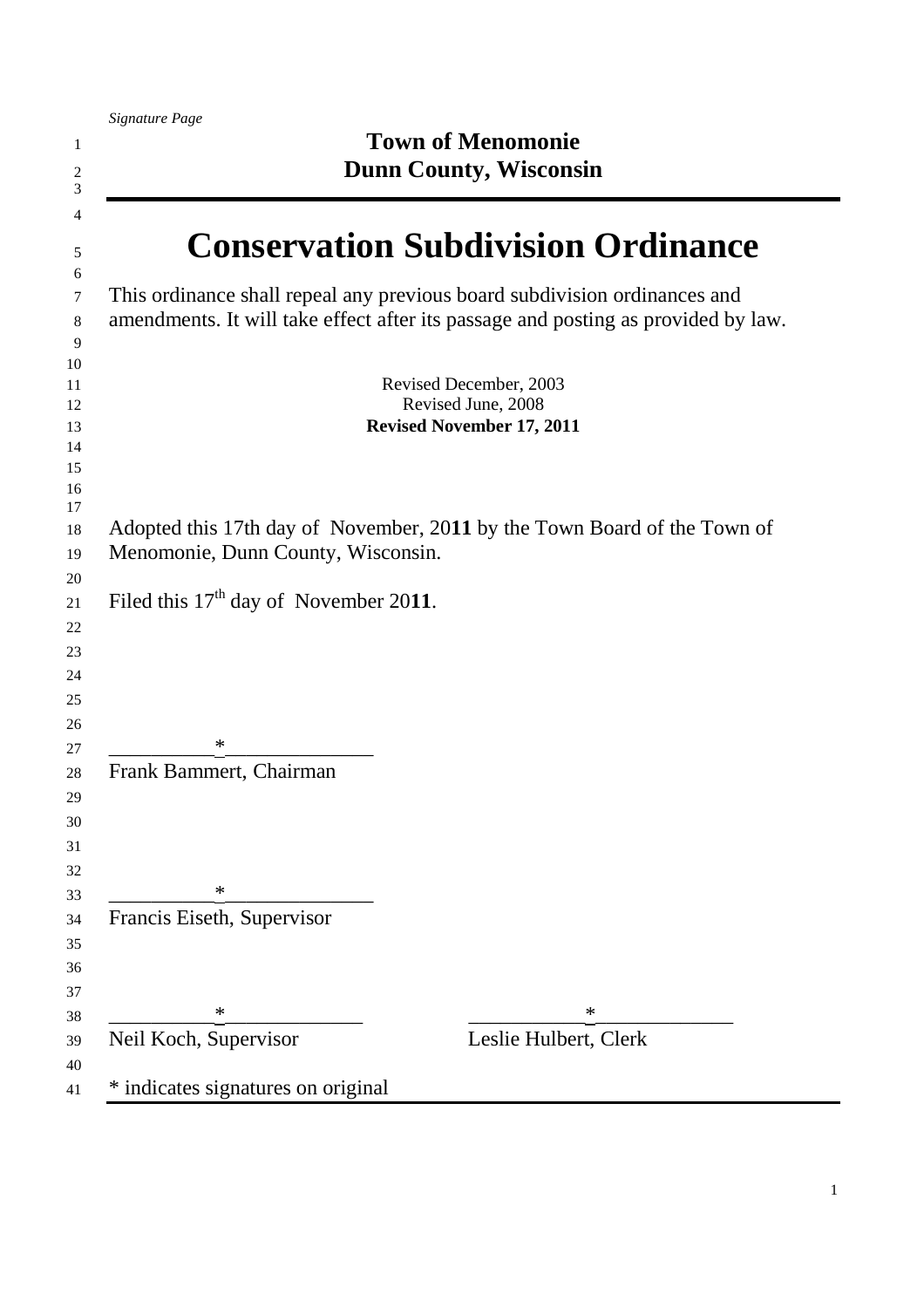# **Town of Menomonie Conservation Subdivision Ordinance TABLE OF CONTENTS**

 The table of contents is meant as a quick guide to this subdivision ordinance. The chapter descriptions are only general guides and do not list all the contents of each chapter. Developers should become familiar with the entire ordinance. Always refer to the actual ordinance for all requirements. This ordinance may also be found online at; "www.townofmenomonie.org".

 

## **CHAPTER 1: GENERAL PROVISIONS (**page 3)

This chapter states the purpose and jurisdiction of the ordinance. Special exceptions and minimum lot size are described. How to make changes to lots with green space is explained.

## **CHAPTER 2: VIOLATIONS, PENALTIES, AND ENFORCEMENT (**page 6)

In addition to violations, penalties, and enforcement, this chapter contains fee information and definitions of common terms.

## **CHAPTER 3: MINOR SUBDIVISIONS** (page 9)

This chapter lays out the specific steps and requirements for minor subdivisions. In general, a subdivision must come before the Plan Commission two times; first for the preliminary review, and second for the final review. After each appearance before the Plan Commission the subdivision, in most instances, must also be approved by the Town Board.

#### **CHAPTER 4: MAJOR SUBDIVISIONS** (page 15 )

This chapter lays out the specific steps and requirements for major subdivisions. In general, a subdivision must come before the Plan Commission three times; first for the concept conference, second for the preliminary approval, and third for the final review. After each appearance before the Plan Commission the subdivision must also be approved by the Town Board before it can go on to the next step.

#### **CHAPTER 5: REQUIREMENTS FOR DESIGN IMPROVEMENTS** (page 23)

Chapter five contains information on land suitability, the number of lots allowed in a development, called development yield, and open space. This chapter lists ways to minimize impact on the environment. (See the Town's groundwater ordinance for other suitability issues.)

### **CHAPTER 6: SEWAGE AND WATER FACILITIES** (page 26)

This chapter contains general water and sewage requirements. A financial guarantee is also a requirement.

### **CHAPTER 7: OWNERSHIP AND MAINTENANCE OF OPEN SPACE AND COMMON FACILITIES** (page 27)

- Chapter seven has information on open space ownership and maintenance plans for major subdivisions.
- 

- 
-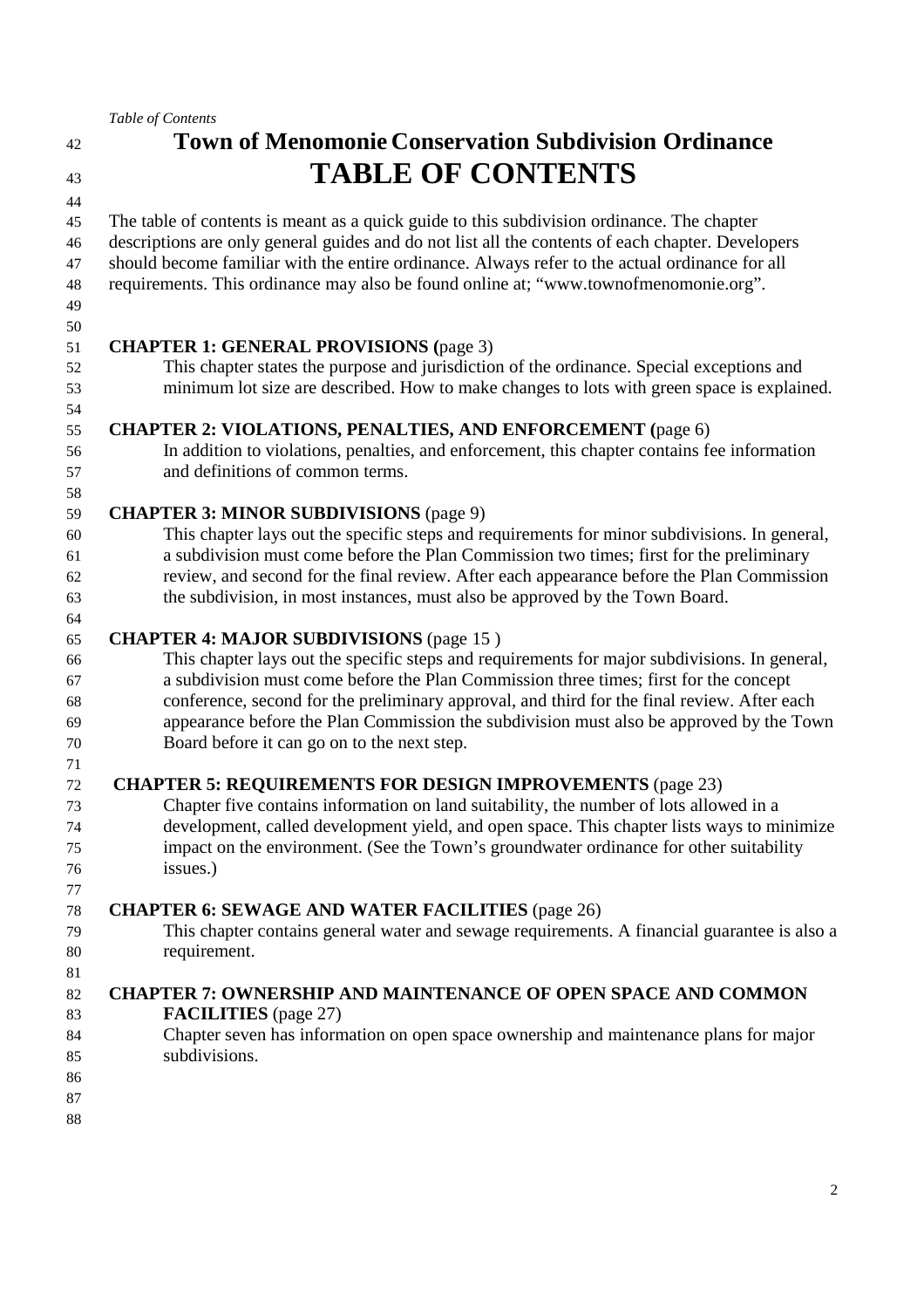*Chapter 1* 

|                              | $Cn$ upier 1                                                                                                                                                                                                                                                                                  |
|------------------------------|-----------------------------------------------------------------------------------------------------------------------------------------------------------------------------------------------------------------------------------------------------------------------------------------------|
| 89                           | <b>CHAPTER 1: GENERAL PROVISIONS</b>                                                                                                                                                                                                                                                          |
| 90<br>91<br>92<br>93<br>94   | 1.1 TITLE. These regulations shall be officially known, cited, and referred to as the<br>Conservation Subdivision Ordinance of the Town of Menomonie, Wisconsin. (Herein after<br>"ordinance")                                                                                                |
| 95<br>96                     | 1.2 STATUTORY AUTHORIZATION. This ordinance is adopted pursuant to the authority<br>contained in section 236.45 of the Wisconsin Statutes.                                                                                                                                                    |
| 97<br>98<br>99<br>100<br>101 | 1.3 PURPOSE. This ordinance is adopted for the following purposes:<br>1. To guide future growth and development of the community consistent with the Town of<br>Menomonie's Comprehensive Plan.<br>2. To guide the detailed analysis of the development parcel so it fits in with surrounding |
| 102<br>103<br>104            | development and conservation practices.<br>3. To guide preservation of rural character through the permanent preservation of<br>meaningful open space and sensitive natural resources.                                                                                                        |
| 105<br>106                   | To guide preservation of scenic views by minimizing views of new development from<br>4.<br>existing roads.                                                                                                                                                                                    |
| 107<br>108                   | 5. To guide preservation of prime agricultural land by concentrating housing on lands<br>having low agricultural potential as shown on the Town's Comprehensive Plan maps.                                                                                                                    |
| 109<br>110<br>111            | To encourage commonly- owned open space areas for passive recreation and or active<br>6.<br>recreational use by residents of the development and, where specified, the larger<br>community.                                                                                                   |
| 112<br>113                   | 7. To encourage a diversity of lot sizes, housing choices, and building densities to<br>accommodate a variety of age and income groups.                                                                                                                                                       |
| 114<br>115<br>116<br>117     | 8. To encourage buffering between residential and non-residential areas.<br>To guide the protection and restoration of environmentally sensitive areas and biological<br>9.<br>diversity, minimize disturbance to existing vegetation, and maintain environmental<br>corridors.               |
| 118<br>119                   | 10. To guide preservation of significant archaeological sites, historic buildings, and their<br>settings.                                                                                                                                                                                     |
| 120<br>121                   | 11. To meet the demand for housing in a rural setting.<br>12. To protect groundwater.                                                                                                                                                                                                         |
| 122<br>123                   | 13. To locate areas for development and conservation.                                                                                                                                                                                                                                         |
| 124                          | 1.4 JURISDICTION. This ordinance shall apply to all lands within the corporate limits of the                                                                                                                                                                                                  |
| 125                          | Town of Menomonie, Dunn County, Wisconsin. The ordinance does not apply to:                                                                                                                                                                                                                   |
| 126                          | Transfers of interest in land shall be by or pursuant to court order.<br>1.<br>2. Cemetery plats under section 157.07 of the Wisconsin Statutes.                                                                                                                                              |
| 127<br>128                   | 3. The sale or exchange of parcels of land between owners of adjoining property if                                                                                                                                                                                                            |
| 129                          | additional lots are not thereby created. The lots resulting are not reduced below the                                                                                                                                                                                                         |
| 130                          | minimum sizes required by other applicable laws or ordinances. There is no net loss of                                                                                                                                                                                                        |
| 131                          | Green space and all conditions placed on the existing original Green space shall remain.                                                                                                                                                                                                      |
| 132                          | 4. Assessors' plats made under section 70.27 of the Wisconsin Statutes, but such assessors'                                                                                                                                                                                                   |
| 133                          | plats shall comply with sections 236.15 (1)(a)-(g) and 236.20 (1), (2)(a)-(c), of the                                                                                                                                                                                                         |
| 134                          | Wisconsin Statutes, unless waived under section 236.20 (2) (L).                                                                                                                                                                                                                               |
| 135                          | 5. Lots or building sites created for non-residential use.                                                                                                                                                                                                                                    |
| 136                          |                                                                                                                                                                                                                                                                                               |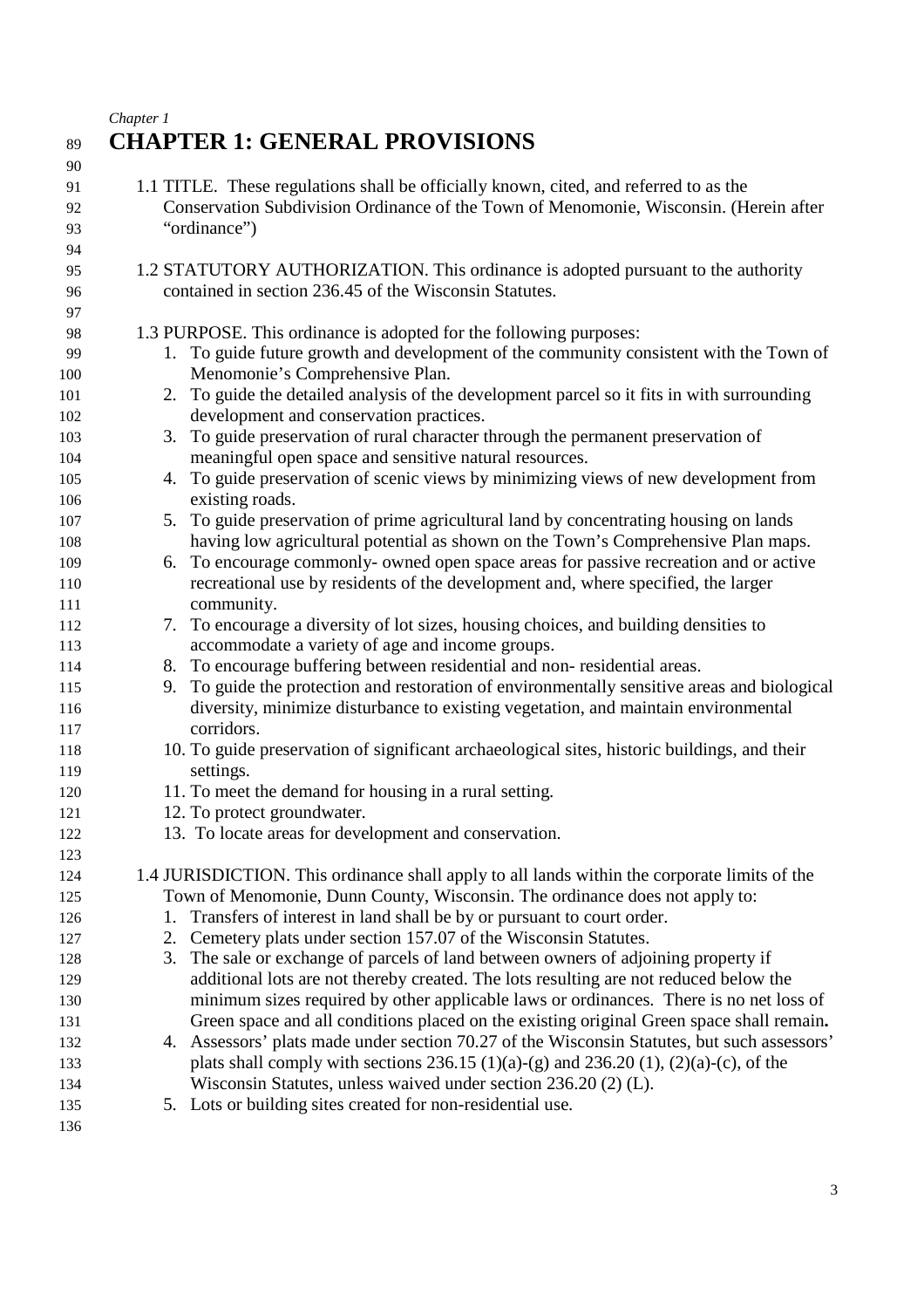*Chapter 1 section 5* 

|     | Chapter 1 section 5                                                                                 |
|-----|-----------------------------------------------------------------------------------------------------|
| 137 | 1.5 APPLICABILITY AND COMPLIANCE. The subdivision standards in this ordinance apply                 |
| 138 | to all divisions of land by a subdivider where the division creates at least one (1) new            |
| 139 | residential lot or building site. The minimum lot size in the Town of Menomonie is one $(1)$        |
| 140 | acre. In applicable zones this minimum lot size may be reduced to no less than one-half $(1/2)$     |
| 141 | acre by using either a sewage treatment system as described in Chapter 6.2 or a holding             |
| 142 | tank. The number of new lots or building sites that can be created shall be consistent with         |
| 143 | the applicable zoning ordinance for the parent parcel. The overall development density for          |
| 144 | the parent parcel is the same as would be allowed for a conventional subdivision in the             |
| 145 | existing zoning district except for those conservation subdivisions which qualify for a             |
| 146 | development bonus in Chapter 5.2 (p.24). The provisions of this ordinance apply to                  |
| 147 | residential development in residential and agricultural districts established in the Dunn           |
| 148 | County Zoning Ordinance. Conservation subdivisions shall not be                                     |
| 149 | permitted in districts where they are not permitted in the Dunn County Zoning Ordinance.            |
| 150 |                                                                                                     |
| 151 | 1.6 LAND DIVISION. No person shall divide any land under the provisions of this ordinance           |
| 152 | without compliance with all requirements of this ordinance and the following:                       |
| 153 | The provision of Wis. Stats. Ch 236 and Wis. Stats. 80.08.<br>1.                                    |
| 154 | 2. The rules of the Division of Transportation Infrastructure Development, Wisconsin                |
| 155 | Department of Transportation, contained in Chapter TRANS 233 of the Wisconsin                       |
| 156 | Administrative Code for subdivisions that abut a State Trunk Highway or connecting                  |
| 157 | street.                                                                                             |
| 158 | The rules of the Wisconsin Department of Natural Resources contained in Chapter 118<br>3.           |
| 159 | of the Wisconsin Administrative Code, for shoreland, shoreland-wetland, and floodplain              |
| 160 | management.                                                                                         |
| 161 | 4. The provisions of the Groundwater Recharge Protection Overlay District Ordinance                 |
| 162 | adopted by the Town of Menomonie.                                                                   |
| 163 | 5. The comprehensive plan adopted by the Town of Menomonie.                                         |
| 164 | All applicable Dunn County regulations, including zoning, sanitary, building and official<br>6.     |
| 165 | mapping ordinances, as well as Extraterritorial Jurisdiction of the City of Menomonie.              |
| 166 | 7. All applicable rules contained in the Wisconsin Administrative Code.                             |
| 167 |                                                                                                     |
| 168 | 1.7 SPECIAL EXCEPTIONS. Special exceptions do not require compliance with this ordinance            |
| 169 | but do require a recommendation from the Plan Commission, and/or Town Board,                        |
| 170 | confirming the special exception is valid. Special exceptions do require compliance with            |
| 171 | platting and submittal requirements of Chapter 236 of the Wisconsin Statutes and do require         |
| 172 | a Town Board signature block and Town Board approval. The subdivider shall file ten (10)            |
| 173 | copies of the CSM or plat along with any other special exception materials with the                 |
| 174 | Commission chair or designee at least ten (10) days prior to the scheduled meeting of the           |
| 175 | Plan Commission at which action is desired. Special exceptions include the following;               |
| 176 | Reconfiguring lots in existing subdivisions provided all the following conditions are               |
| 177 | met.                                                                                                |
| 178 | a. None of the existing lots has green space or common open space reserved.                         |
| 179 | b. Additional lots are not created.                                                                 |
| 180 | The lots are not reduced below the minimum size required by other applicable laws<br>$\mathbf{c}$ . |
| 181 | and ordinances.                                                                                     |
| 182 | 2. The lot created contains the existing dwelling.                                                  |
| 183 | Transferring ownership of Open Space provided all the following conditions are met.<br>3.           |
| 184 | Transfer involves only adjoining land owners.<br>a.                                                 |
| 185 | b. Any newly created lots shall comply with the provisions of this ordinance.                       |
| 186 | Transfer results in no net loss of Open Space.<br>c.                                                |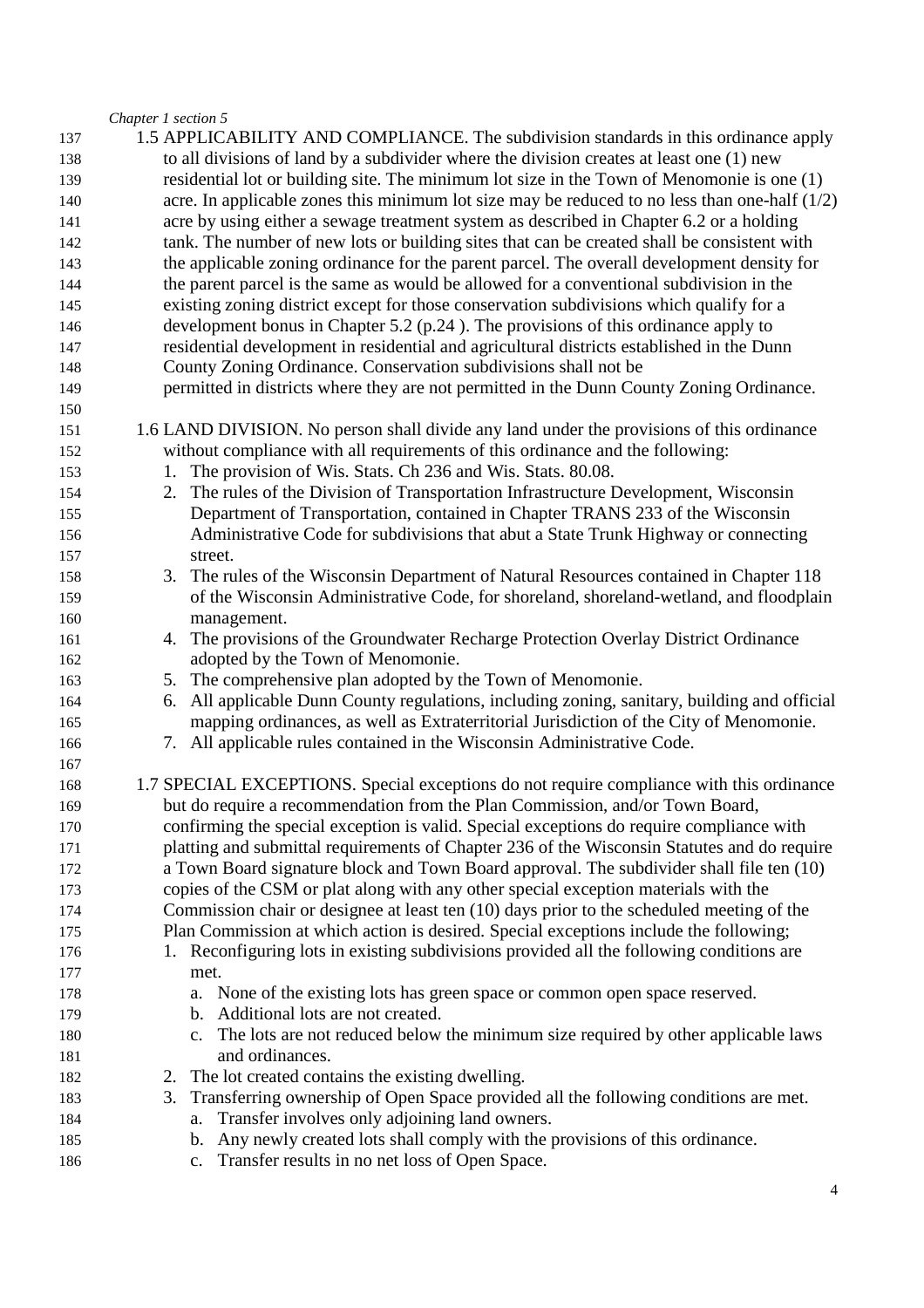|            | Chapter 1 section 7.3 continued                                                                 |
|------------|-------------------------------------------------------------------------------------------------|
| 187        | d. Transfer does not reduce the lots below the minimum size required by other                   |
| 188        | applicable laws and ordinances.                                                                 |
| 189        | e. Unless otherwise granted all conditions placed on the existing/original Open Space           |
| 190        | shall remain with the transferred Open Space.                                                   |
| 191        |                                                                                                 |
| 192        | 1.8 RECONFIGURING LOTS WITH GREEN SPACE OR COMMON OPEN SPACE. The                               |
| 193        | Town Board shall not grant reconfigurations or modifications, except as described in            |
| 194        | Chapter 2.4 (p. 7), to existing lots where green space or common open space exists unless all   |
| 195        | of the following conditions are met.                                                            |
| 196        | 1. Lots do not fall below the minimum size required by other laws and ordinances.               |
| 197        | 2. There is no net loss of green space or common open space.                                    |
| 198        | 3. Ownership of green space or common open space shall not be transferred either in part        |
| 199        | or in totality, except as described in 1.7 (p. 4), or with approval of the Town Board.          |
| 200        | 4. Legal descriptions of the existing green space or common open space are abandoned and        |
| 201        | replaced with the proposed legal descriptions for the reconfigured green space or               |
| 202        | common open space.                                                                              |
| 203        | 5. The reconfiguration meets the intent of the Town's Comprehensive Plan.                       |
| 204        |                                                                                                 |
| 205        | 1.9 CONDOMINIUM PLATS. A condominium plat prepared in Chapter 703 of the Wisconsin              |
| 206        | Statutes shall be reviewed by the Town of Menomonie in the same manner as a conservation        |
| 207        | subdivision as set forth in this ordinance and shall comply with the applicable design          |
| 208        | standards and required improvements of this ordinance.                                          |
| 209        | 1.10 OFFICIAL MAPS. It is the intent of the Town of Menomonie to utilize Official Maps for      |
| 210<br>211 | the purpose of serving and promoting the public health, safety, and convenience, economy,       |
| 212        | orderliness, and general welfare of the Town; to further the orderly layout and use of land; to |
| 213        | stabilize the location of real boundary lines; to insure proper legal descriptions and proper   |
| 214        | monumenting of land; to facilitate adequate provisions for transportation, parks, play          |
| 215        | grounds, and storm water drainage; and to facilitate the further subdivision of larger tracts   |
| 216        | into smaller parcels of land. Where applicable the restrictions and conditions of Official      |
| 217        | Maps shall be applied to the review of Certified Survey Maps (CSM's) and plats within the       |
| 218        | Town as per the authority granted by Section 62.23(6) of the Wisconsin Statutes.                |
| 219        |                                                                                                 |
| 220        | 1.11 ABROGATION AND GREATER RESTRICTIONS.                                                       |
| 221        | 1. PUBLIC PROVISIONS. These regulations are not intended to interfere with, abolish, or         |
| 222        | annul any other ordinance, rule or regulation, statute, or other provision of law except as     |
| 223        | provided in these regulations. Where any provision of these regulations imposes                 |
| 224        | restrictions different from those imposed by any other provision of these regulations or        |
| 225        | any other ordinance, rule or regulation, or other provision of law, the provision, which is     |
| 226        | more restrictive or imposes higher standards shall control.                                     |
| 227        | 2. PRIVATE PROVISIONS. These regulations are not intended to abolish any easement,              |
| 228        | covenant or any other private agreement or restriction, provided that where the                 |
| 229        | provisions of these regulations are more restrictive than such easement, covenant, or           |
| 230        | other private agreement or restriction, the requirements of these regulations shall govern.     |
| 231        | Where the provisions of the easement, covenant, or private agreement impose duties and          |
| 232        | obligations more restrictive than these regulations, and the private provisions are not         |
| 233        | inconsistent with these regulations, then the private provisions shall be operative and         |
| 234        | supplemental to these regulations and the determinations made under the regulations.            |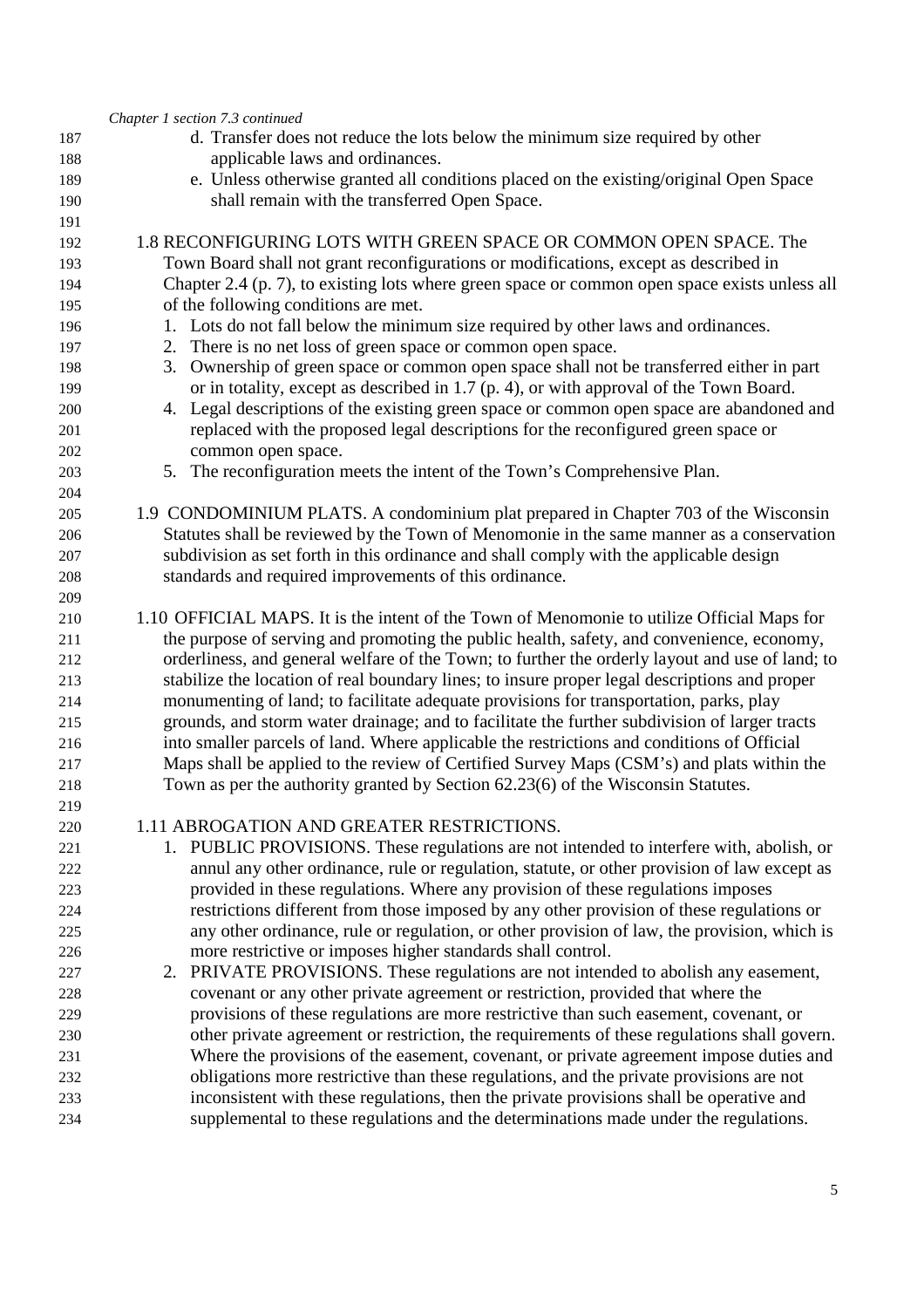*Chapter 1 section 12* 

- 1.12 INTERPRETATION. In the interpretation and application of this ordinance, the provisions of these regulations shall be held to the minimum requirements for the promotion of the public health, safety, and general welfare. These regulations shall be construed broadly in favor of the Town to promote the purposes for which they are adopted.
- 1.13 SEPERABILITY. If any part or provision of these regulations or the application of these regulations to any person or circumstances is adjudged invalid by any court of competent jurisdiction, the judgment shall be confined in its operation to the part, provision, or application directly involved in the controversy in which the judgment shall be rendered. It shall not affect or impair the validity of the remainder of these regulations or the application of them to other persons or circumstances. The Town Board hereby declares that it would have enacted the remainder of these regulations even without any such part, provision, or application, which is judged to be invalid.
- 1.14 DISCLAIMER.
- 1. MULTIPLE JURISDICTIONS. All persons reviewing the provisions of this ordinance should be aware that the Town is one of a number of governmental bodies that may have jurisdiction over proposed subdivisions or development. The Town cannot make any representations on behalf of any other governmental body. No subdivision may be made unless all approvals have been given.
- 2. BINDING ACTS. No statement or actions by any official, employee, agent or committee of the Town should be construed or taken as a binding act except by a resolution, motion, or ordinance that has been adopted by the Town Board at a lawfully conducted Town Board meeting or by the Town electorate at a duly constituted Annual or Special Meeting. This includes but is not limited to, interpretation of this ordinance.
- 3. COMPLIANCE ASSURANCE. The Town expressly states that it has no responsibility whatsoever for assuring that land and/or building sites sold in the Town are in compliance with any ordinances, regulations or rules. The Town also assumes no responsibility for the suitability of any property whose subdivision has been approved by the Town Board.

# **CHAPTER 2: VIOLATIONS, PENALTIES and ENFORCEMENT**

- 2.1 VIOLATION. It shall be unlawful to build upon, divide, convey, record, or monument any land in violation of this ordinance or state law, and no person shall be issued a building permit by the Town of Menomonie authorizing the building on or improvement of any subdivision within the jurisdiction of this ordinance not of record as of the effective date of this ordinance until the requirements of this ordinance have been fully met. The Town Board may institute appropriate action or proceedings to enjoin violations of this ordinance or applicable state law.
- 2.2 PENALTIES. Penalties for violation of this ordinance shall be as follows:
- 1. Any person, firm or corporation who fails to comply with the provisions of this ordinance shall, upon conviction thereof, forfeit not less than One Hundred Dollars (\$100) nor more than One Thousand Dollars (\$1,000) and the forfeiture shall be added to the property tax. Thirty (30) days after the conviction if the violation exists or continues shall constitute a separate offense. Recordation improperly made has penalties provided in section 236.30 of the Wisconsin Statutes.
- 2. Conveyance of lots in unrecorded plats has penalties provided for in section 236.31 of the Wisconsin Statutes.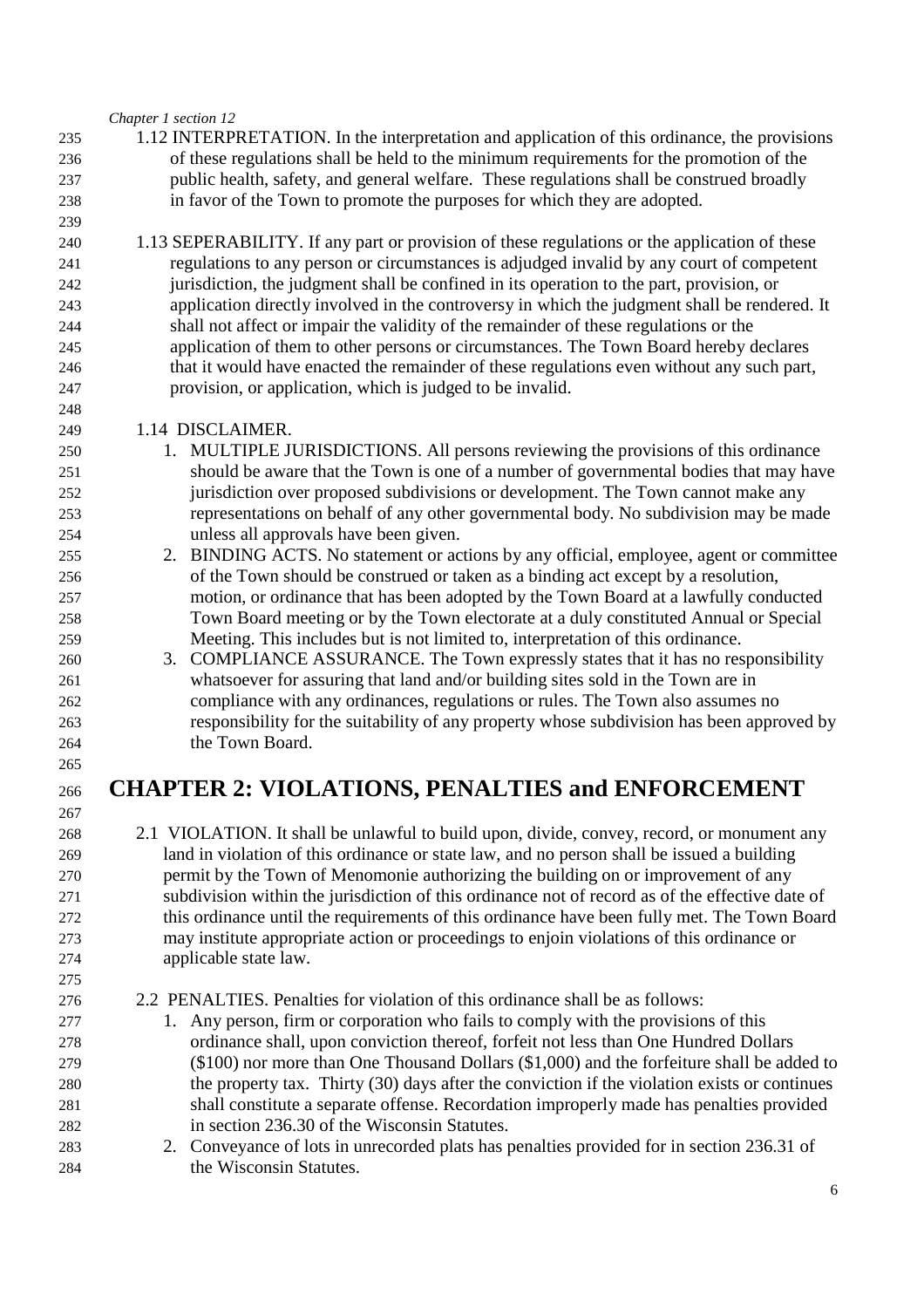*Chapter 2 section 2.3* 

- 3. Survey monuments disturbed or not placed have penalties as provided for in section 236.32 of the Wisconsin Statutes.
- 4. When successive divisions create a subdivision the Town may order an assessor's plat made under section 70.27 of the Wisconsin Statutes. The subdivider shall pay for such plat.
- 2.3 APPEALS. Any person aggrieved by an objection to a Certified Survey Map (CSM) or plat or a failure to approve a CSM or plat under this ordinance may appeal, as provided in sections 236.13(5) and 62.23(7)(e) 10, 14, and 15, of the Wisconsin Statutes, within thirty (30) days of the notification of the rejection of the CSM or plat. Where failure to approve is based on an unsatisfied objection, the agency making the objection shall be made a party to the action. The court shall direct that the CSM or plat be approved if it finds that the action of the approving or objecting agency is arbitrary, unreasonable, or discriminatory.

### 2.4 MODIFICATIONS.

- 1. AUTHORITY APPLICATION. Where, in the judgment of the Town Board, it would be inappropriate to apply literally the provisions of this ordinance because exceptional or undue hardship would result, the Town Board may waive or modify any requirements to the extent deemed just and proper. Application for any such modification or waiver shall be made in writing by the subdivider at the time when the preliminary map or plat is filed for consideration, stating fully all facts relied upon by the petitioner, and shall be supplemented with maps, plans, and other additional data that may aid the Town Board in the analysis of the proposed project.
- 2. CONDITIONS FOR GRANTING MODIFICATIONS. The Town Board shall not grant modifications or waivers to this ordinance unless it makes findings based upon the evidence presented to it in each specific case provided all the following conditions are met.
- a. The granting of the modification shall not be detrimental to the public safety, health or welfare, or injurious to other property or improvements in the neighborhood in which the property is located.
- b. The conditions upon which the request for a modification is based are unique to the property for which the modification is sought and are not applicable generally to other property.
- c. Because of particular physical surroundings, shape, or topographical conditions of the specific property involved, a particular hardship to the owner would result, as distinguished from a mere inconvenience, financial hardship, or self-imposed hardship, if the strict letter of this ordinance were carried out.
- d. Such modification is necessary for the preservation and enjoyment of substantial property rights possessed by similar properties in the vicinity.
- 3. GRANTING MODIFICATIONS BY THE TOWN BOARD.
- a. The Town Board, if it approves the modification to this ordinance, shall do so by motion or resolution.
- b. Such relief shall be granted without detriment to the public good, without impairing the intent and purpose of this ordinance or the desirable general development of the Town consistent with the Town of Menomonie Comprehensive Plan and/or this ordinance.
- c. Any modification granted can only provide the minimum relief needed to alleviate the unnecessary hardship or obtain reasonable use of the property.
- d. A majority vote of the membership of the Town Board shall be required to grant any modification of this ordinance, and the reasons shall be entered in the minutes.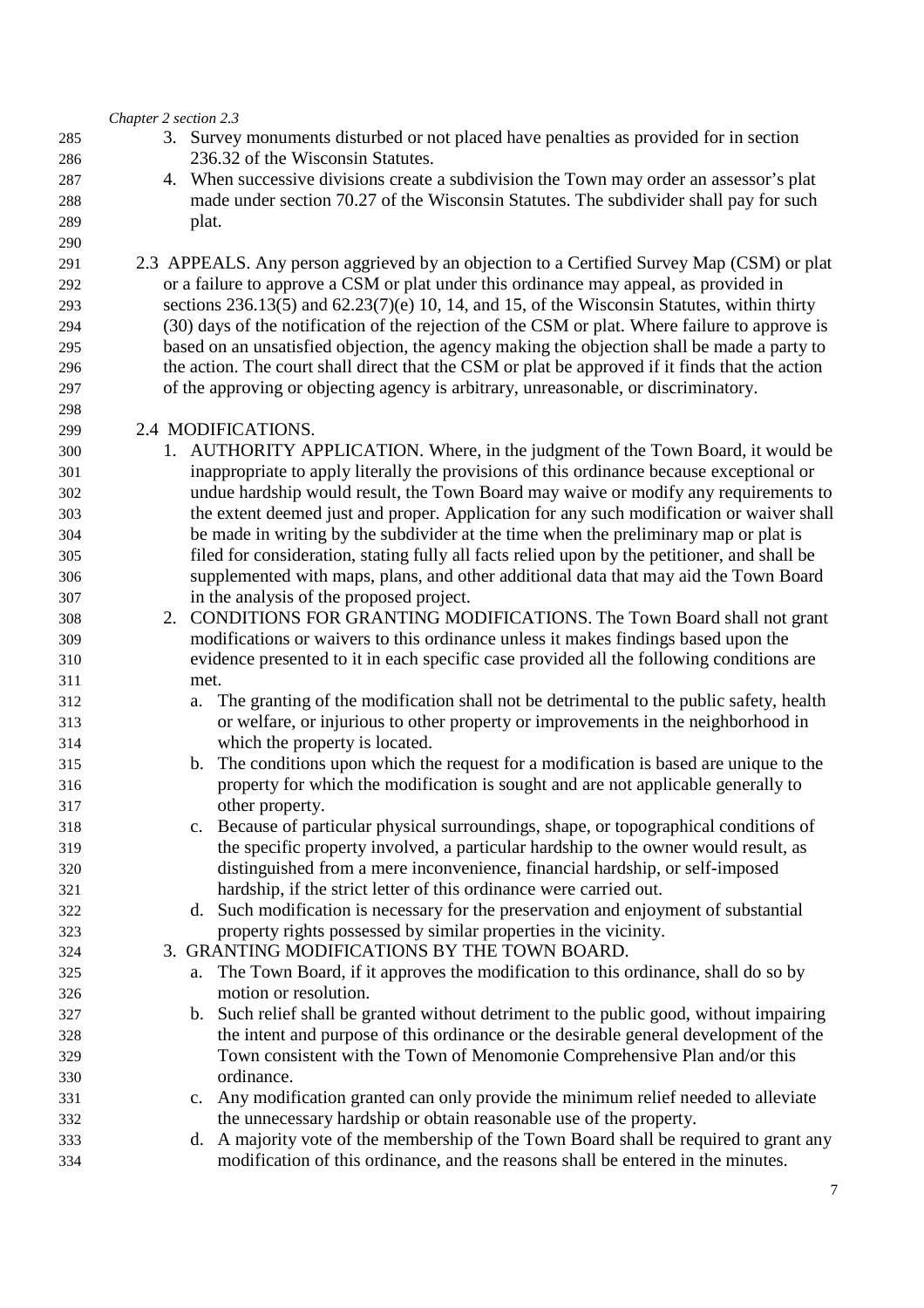|     | Chapter 2 section 5 |                                                                                               |
|-----|---------------------|-----------------------------------------------------------------------------------------------|
| 335 | 2.5 FEES.           |                                                                                               |
| 336 |                     | 1. The Town Board may, by resolution, establish reasonable fees for the administration of     |
| 337 |                     | this ordinance.                                                                               |
| 338 |                     | 2. Application Review Fee. All minor and major subdivision applications shall be              |
| 339 |                     | accompanied by an application review fee established by the Town Board as set forth in        |
| 340 |                     | the Town of Menomonie Fee Schedule.                                                           |
| 341 |                     | 3. Additional Costs. The subdivider shall be responsible for reimbursing the Town for any     |
| 342 |                     | additional cost incurred by the Town in reviewing minor and major subdivisions such           |
| 343 |                     | as but not limited to; engineering, inspection, legal and administrative costs.               |
| 344 |                     |                                                                                               |
| 345 |                     | 2.6 DEFINITIONS. The following definitions shall be observed and applied, except where the    |
| 346 |                     | context clearly indicates otherwise. Words used in the present tense shall include the future |
| 347 |                     | tense. Words used in the singular form shall include the plural form. Words used in the       |
| 348 |                     | plural form shall include the singular form. The word "shall" is mandatory and the word       |
| 349 |                     | "may" is permissible.                                                                         |
| 350 |                     | 1. OPEN SPACE, COMMON OPEN SPACE OR GREEN SPACE. Undeveloped land                             |
| 351 |                     | within a conservation subdivision that has been designated, dedicated, reserved, or           |
| 352 |                     | restricted in perpetuity from further development and is set aside for the use and            |
| 353 |                     | enjoyment by the residents of said conservation subdivision. The minimum open space           |
| 354 |                     | required shall be 30 percent of the gross acreage of the development. In major                |
| 355 |                     | subdivisions open space shall be common and shall meet one of the requirements in             |
| 356 |                     | Chapter 7 (p. 27). In minor subdivisions open space can be privately owned and can be         |
| 357 |                     | part of individual residential lots.                                                          |
| 358 |                     | In both major and minor subdivisions open space shall be substantially free of structures,    |
| 359 |                     | but may contain historic structures and archaeological sites. Open space shall not contain    |
| 360 |                     | personal or private storage buildings, garages or any other secondary structure unless the    |
| 361 |                     | building or structure is on an approved development plan, CSM, or plat. Once created,         |
| 362 |                     | green space or common open space shall not be further subdivided, nor shall ownership         |
| 363 |                     | of green space or common open space be transferred unless conditions for granting             |
| 364 |                     | modifications are met. Open space shall not include roads or driveways.                       |
| 365 |                     | Septic systems can be placed on open space.                                                   |
| 366 |                     | 2. CONDOMINIUM. A community association combining individual unit ownership with              |
| 367 |                     | shared use or ownership of common property or facilities, established in accordance with      |
| 368 |                     | the requirements of the Condominium Ownership Act, Chapter 703 of the Wisconsin               |
| 369 |                     | Statutes. A condominium is a legal form of ownership of real estate and not a specific        |
| 370 |                     | building style or type.                                                                       |
| 371 |                     | 3. CONSERVATION EASEMENT. The grant of a property right or interest from the                  |
| 372 |                     | property to a unit of government or nonprofit conservation organization or community          |
| 373 |                     | organization stipulating that the described land shall remain in its natural, scenic, open or |
| 374 |                     | wooded state, preventing future or additional development.                                    |
| 375 |                     | 4. CONSERVATION SUBDIVISION. Compact lots and common open space, and where                    |
| 376 |                     | the natural features of the land are maintained to the greatest extent possible that          |
| 377 |                     | characterizes a housing development in a rural setting.                                       |
| 378 |                     | 5. GROSS ACREAGE. The total area of a parcel excluding the area of the perimeter street       |
| 379 |                     | rights-of-way to the center of the street.                                                    |
| 380 |                     | 6. HOMEOWNERS ASSOCIATION. A community association, incorporated or not                       |
| 381 |                     | incorporated, combining individual home ownership with the shared use or ownership of         |
| 382 |                     | common property or facilities.                                                                |
| 383 |                     | 7. NONPROFIT CONSERVATION ORGANIZATION. Any charitable corporation,                           |
| 384 |                     | charitable association or charitable trust (such as a land trust), the purposes or powers of  |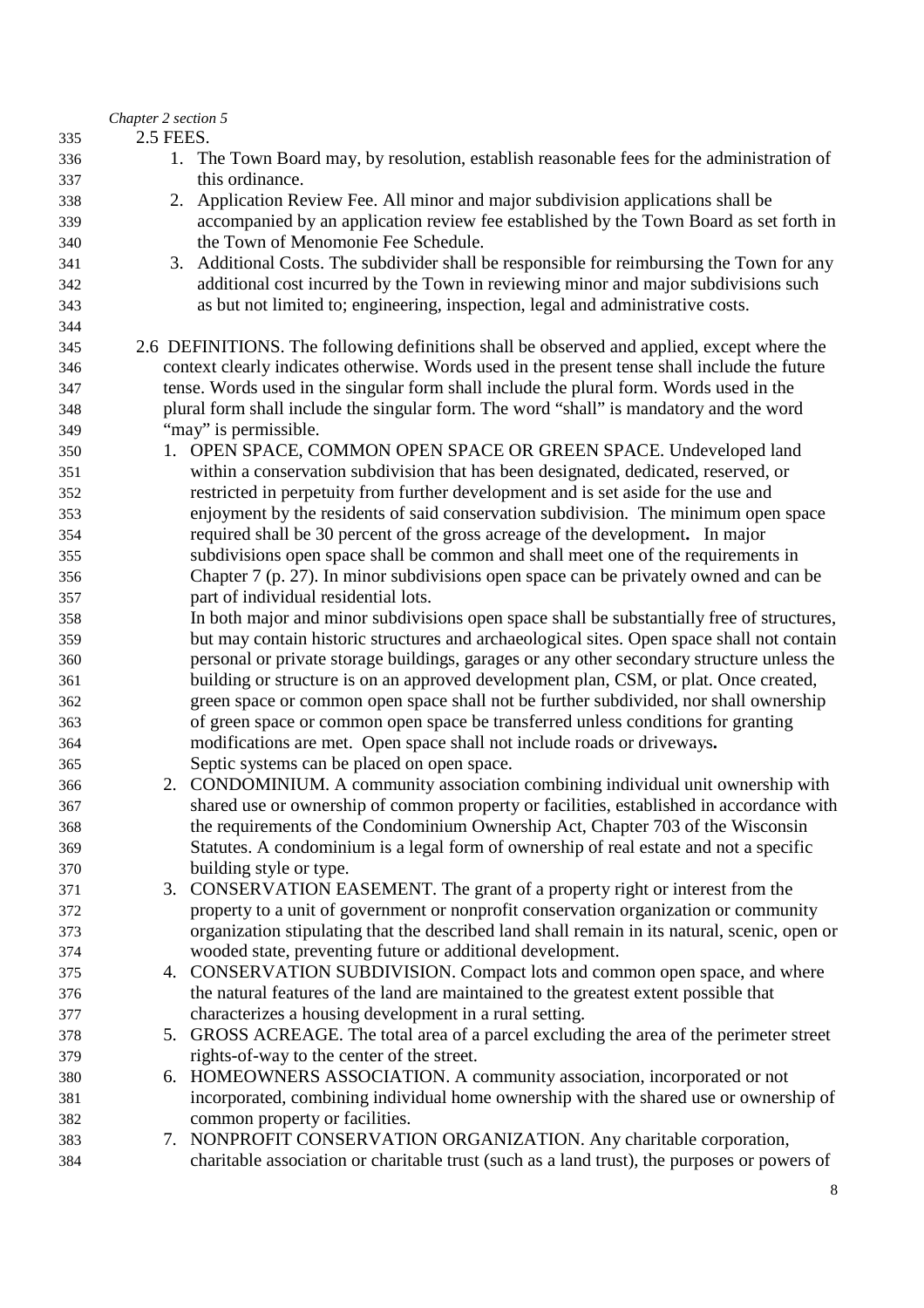#### *Chapter 2 section 6 .8*

- 8. which include retaining or protecting the natural, scenic or open space values of real property, assuring the availability of real property for agricultural, forest, recreational or open space use, protecting natural resources, maintaining or enhancing air or water quality, or preserving the historical, architectural, archaeological or cultural aspects of real property.
- 9. PARENT PARCEL. This ordinance shall apply to the act of division of a lot, parcel, or tract existing on the effective date of this ordinance or prior ordinances by the owner thereof, or his agent for the purpose of transfer of ownership or building development where the act of division creates one or more new lots, parcels or tracts of less than a rectangular half of a government protracted quarter-quarter section or a government lot.
- 10. SUBDIVIDER. Any person, corporation, partnership, association, individual, firm, trust or agent dividing or proposing to divide land resulting in a conservation subdivision.
- 11. RECONFIGURATION. A change in lot boundary lines that does not result in any new lots being created.
- 12. APPROVED DEVELOPMENT PLAN. This could also be a CSM or Plat.
- 13. COMMISSION CHAIR. Chairperson of the Plan Commission.
- 14. PLAN COMMISSION. The Town of Menomonie Land Use Plan Commission
- 15. BUFFER. The area between two different zones such as residential and commercial.
- 16. MINUTES. The Plan Commission and or Town Board record of their meetings.
- 17. HOUSING DENSITY. Housing density or residential density refers to the number of
- homes per unit of land. It is typically reported in dwelling units per acre (or du/ac).

# **CHAPTER 3: MINOR SUBDIVISIONS**

### 3.1 MINOR SUBDIVISIONS: PRELIMINARY REVIEW.

- 1. Subdivisions, which create less than five (5) lots or building sites of less than twenty (20) acres by successive divisions from the same parent parcel within a period of five (5) years, shall follow the procedures contained in this minor subdivision section. When more than 4 contiguous lots are created using multiple CSM's, the Plan Commission may require the developer to follow the submittal process for major subdivisions. Criteria such as, but not limited to**,** number of lots, location, recharge areas, drainage, zoning, current uses, etc may be considered in the decision to follow the process for major subdivisions.
- 2. A road serving two or more lots must have a 66 foot right-of-way and have a driveway agreement between the property owners. Before the town would consider taking over a road, it must be built to Town standards. If it is a dead end road, a cull de sac must be built that meets Town standards. Drive ways accessing the cull de sac must also meet Town standards. The road must be deeded to the Town before it can become a town road.
- 3. PROCESSING A SUBDIVISION APPLICATION. a. The Commission chair or designee shall, within ten (10) workdays after the receipt of a subdivision application review the subdivision application for completeness and notify the subdivider of any identified missing items. b. The Plan Commission shall coordinate and establish the application review processing timeline.
- c. The subdivider or designee shall attend both the Plan Commission meeting and the Board meeting where such subdivision is listed as an agenda item. Subdivider or designee shall make a presentation of the subdivision for consideration. Failure of the subdivider or designee to attend the meetings may be grounds to table the subdivision application.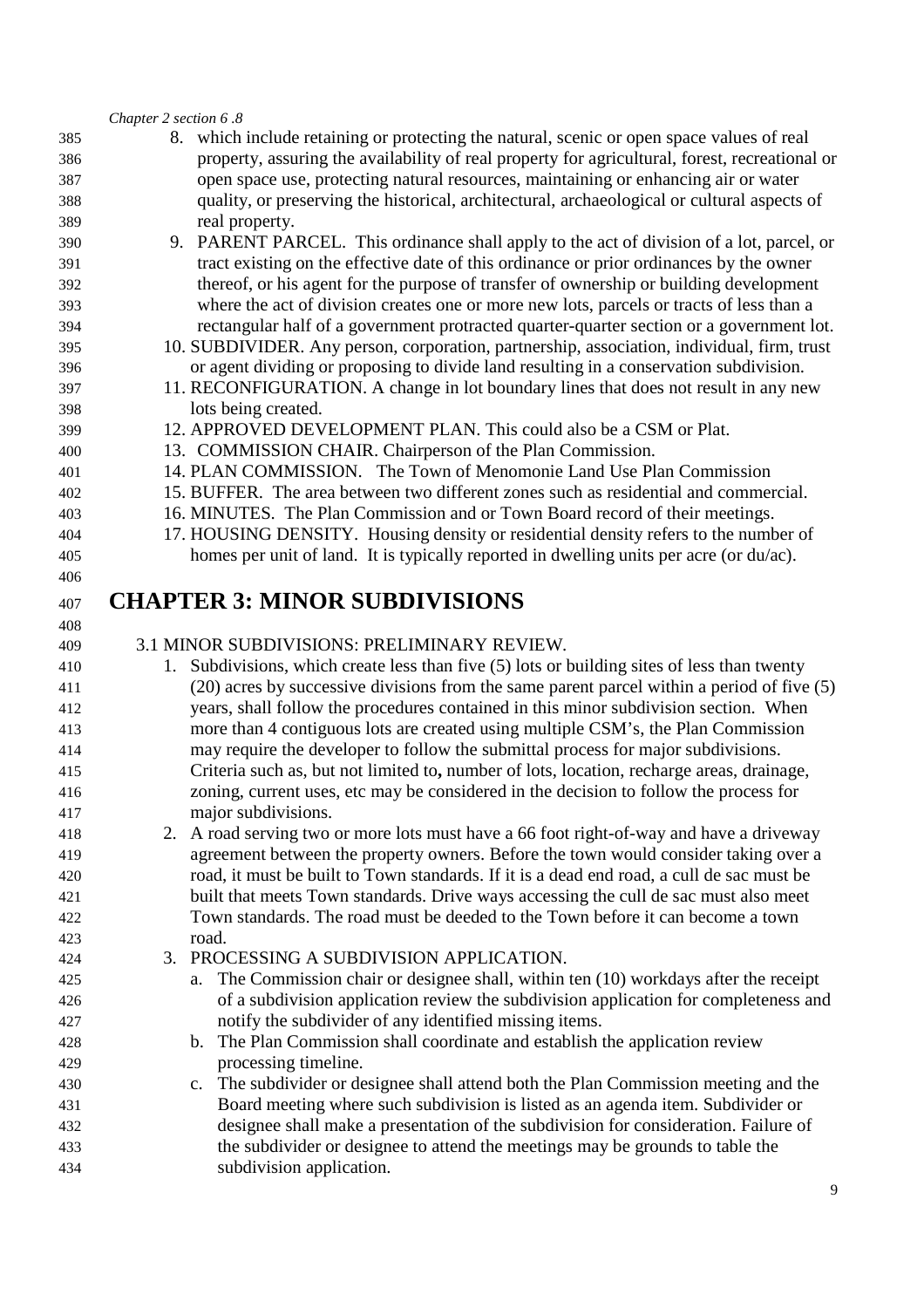#### *Chapter 3 section 2.*

| 435        |    |    | 3.2. MINOR SUBDIVISION SUBMITTALS. The subdivider shall submit ten (10) copies of a                                              |
|------------|----|----|----------------------------------------------------------------------------------------------------------------------------------|
| 436        |    |    | series of maps and descriptive information to the Plan Commission at least ten (10) days                                         |
| 437        |    |    | prior to the scheduled meeting and as a minimum contain the following:                                                           |
| 438        |    |    | 1. DEVELOPMENT YIELD ANALYSIS. The subdivider shall submit a table showing the                                                   |
| 439        |    |    | maximum number of dwelling units that would be permitted under the county zoning                                                 |
| 440        |    |    | ordinance, consistent with the minimum lot size, lot widths, set backs, and other                                                |
| 441        |    |    | provisions of the zoning ordinance and compare it to the number of dwelling units                                                |
| 442        |    |    | proposed. Land that is undeveloped because of other laws and ordinances that prohibit                                            |
| 443        |    |    | development in certain areas (e.g. floodplains, wetlands, steep slopes, and drainage                                             |
| 444        |    |    | ways) shall be excluded from the development yield analysis. Written request shall be                                            |
| 445        |    |    | included with the submittal requirements.                                                                                        |
| 446        |    |    | 2. PROJECT AND DEVELOPMENT INFORMATION. The subdivider shall submit the                                                          |
| 447        |    |    | following:                                                                                                                       |
| 448        |    |    | a. Name, address, and telephone number of the legal owner and, if applicable, agent of                                           |
| 449        |    |    | the property.                                                                                                                    |
| 450        |    |    | b. Name, address, and telephone number of the professional person responsible for                                                |
| 451        |    |    | subdivision design, for the design of the public improvements, and for surveys.                                                  |
| 452        |    |    | c. Date of preparation                                                                                                           |
| 453        | 3. |    | MAP OF EXISTING AND PLANNED SITE CONDITIONS. The Map of Existing Site                                                            |
| 454        |    |    | Conditions for the proposed Certified Survey Map (CSM) or plat shall be prepared at a                                            |
| 455        |    |    | convenient scale no smaller than one $(1)$ inch = one hundred $(100$ feet) and shall include                                     |
| 456        |    |    | all areas in and within one hundred (100) feet of the proposed subdivision. More than                                            |
| 457        |    |    | one (1) sheet may be used to present the information required in this section and shall                                          |
| 458        |    |    | include the following;                                                                                                           |
| 459        |    |    | a. Boundary line of the proposed site and all property to be subdivided. Include all                                             |
| 460        |    |    | contiguous land owned or controlled by the subdivider.                                                                           |
| 461        |    |    | b. Show the type, width and condition of street improvements; railroad or major utility                                          |
| 462        |    |    | rights-of-way; location, width, and names of all existing platted streets and rights-                                            |
| 463        |    |    | of-ways to parks and other public open spaces; location and widths of existing                                                   |
| 464        |    |    | snowmobile trails or other recreational trails; and permanent buildings and                                                      |
| 465        |    |    | structures.                                                                                                                      |
| 466        |    |    | c. Location, widths and names of all existing public and private easements.                                                      |
| 467        |    |    | d. Identify by name and ownership boundary lines of all adjoining lands.                                                         |
| 468        |    |    | e. Location of significant natural resource features on the site i.e. wetlands, floodplains,                                     |
| 469        |    |    | watercourses, existing wooded areas, slopes greater than 20%, drainage ways, habitat                                             |
| 470        |    |    | for rare, threatened, and endangered species, and other natural resource features.                                               |
| 471        |    |    | When needed, topographic data may be submitted using United States Geological<br>Survey (USGS) information or an approved equal. |
| 472        |    |    | Location of burial sites categorized under Wis. Stat. 157.70, Indian Mounds, national                                            |
| 473<br>474 |    | f. | and state register listed properties, and locally designated historic properties.                                                |
|            |    |    | g. Legal description of the property.                                                                                            |
| 475<br>476 |    |    | h. Location of existing zoning classifications.                                                                                  |
| 477        |    | i. | Provide graphic scale, north arrow, name address and phone number of person                                                      |
| 478        |    |    | responsible for preparing Map of Existing Site Conditions and date of preparation.                                               |
| 479        |    | j. | Minimum front, side, and rear yard building setbacks for all lots within the proposed                                            |
| 480        |    |    | CSM or plat.                                                                                                                     |
| 481        |    |    | k. Indication of the use of any lot within and beyond the proposed CSM or plat.                                                  |
| 482        |    | 1. | Location and size of all proposed and existing sanitary lines and water mains,                                                   |
| 483        |    |    | proposed community sewer and water system, or individual on-site septic system and                                               |
| 484        |    |    | potable water sources.                                                                                                           |
|            |    |    |                                                                                                                                  |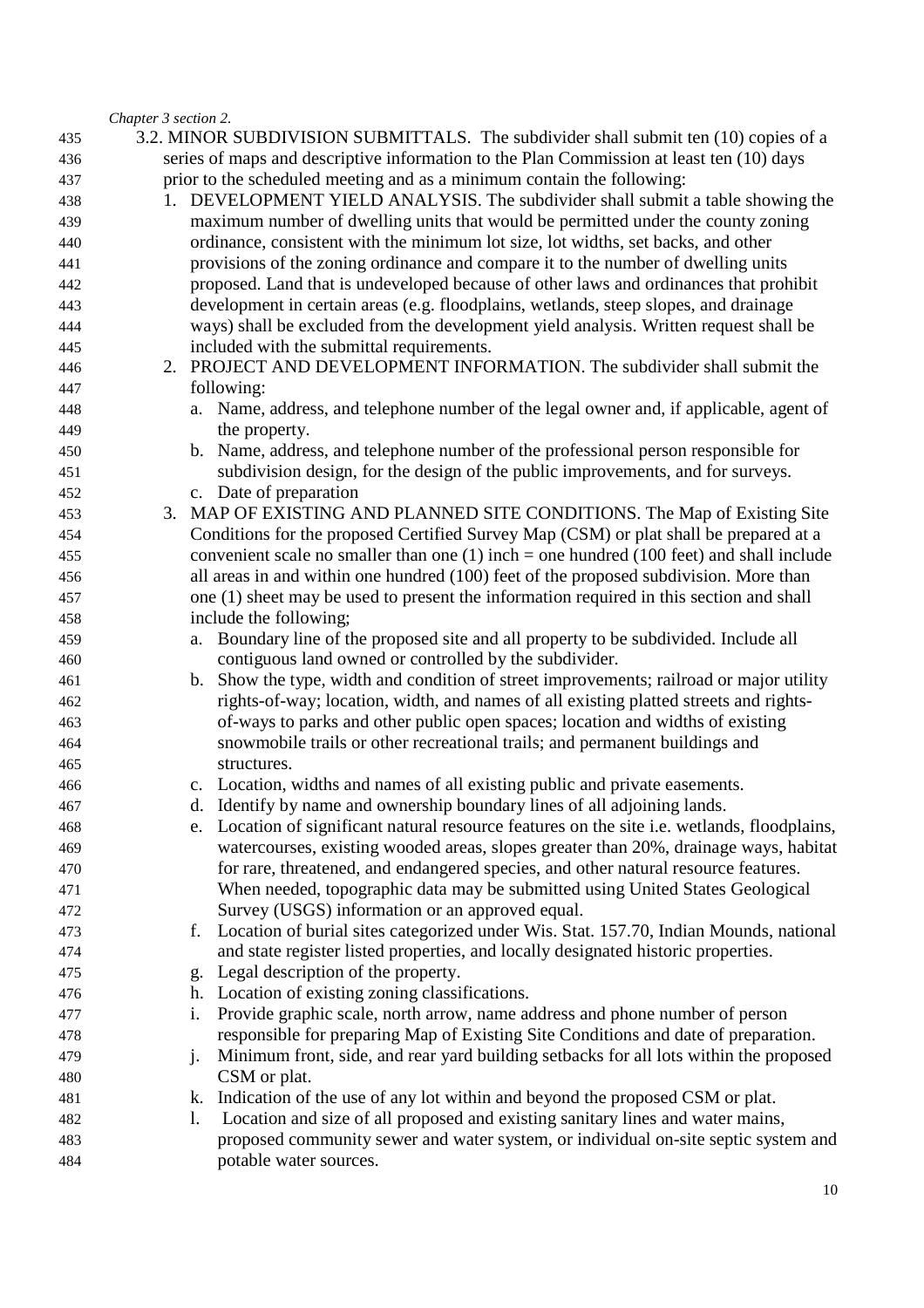|     | Chapter 3 section 2.3.m |    |                                                                                                     |
|-----|-------------------------|----|-----------------------------------------------------------------------------------------------------|
| 485 |                         |    | m. Location and size of all proposed and existing storm sewer (lines, drains, inlets,               |
| 486 |                         |    | manholes), culverts, retention/detention ponds, swales, infiltration practices and                  |
| 487 |                         |    | areas, and other storm water facilities.                                                            |
| 488 |                         |    | n. Open space areas, other than pedestrian ways and utility easements, intended to be               |
| 489 |                         |    | dedicated or reserved for public use, including the size of such area or areas in acres.            |
| 490 |                         |    | Describe any conditions placed on the dedication, reservation, or easement.                         |
| 491 |                         |    | o. Total acreage of the proposed CSM or plat.                                                       |
| 492 |                         |    | p. Location of groundwater recharge areas within the proposed CSM or plat and shall                 |
| 493 |                         |    | include areas within 100' of the boundary of the proposed CSM or plat. The location                 |
| 494 |                         |    | of recharge areas is shown on the map "Location of Recharge Areas to the Sandstone                  |
| 495 |                         |    | Aquifer in Dunn County, Wisconsin." Koch, Neil C., 2005. The map can be                             |
| 496 |                         |    | reviewed at the Town of Menomonie Town Hall, at the Dunn County Land                                |
| 497 |                         |    | Conservation Division in Menomonie, and on Dunn County's web site.                                  |
| 498 |                         |    | q. The Town reserves the right to require additional information if deemed necessary                |
| 499 |                         |    | by the Town Board or Plan Commission.                                                               |
| 500 |                         |    | 4. PRELIMINARY MAP or PLAT. The Preliminary Map or Plat shall be prepared by a                      |
| 501 |                         |    | licensed land surveyor at a convenient scale no smaller than one $(1)$ inch = one hundred           |
| 502 |                         |    | $(100 \text{ feet})$ . More than one $(1)$ sheet may be used to present the information required in |
| 503 |                         |    | this section and shall include the following:                                                       |
| 504 |                         |    | a. Exact length and bearing of the centerline of all streets.                                       |
| 505 |                         |    | b. Lot setbacks from present or proposed roadways will be in effect for all existing or             |
| 506 |                         |    | planned right of ways on alternate routes designated by the Town.                                   |
| 507 |                         |    | c. Exact street width along the line of any obliquely intersecting street.                          |
| 508 |                         |    | d. Exact location and description of utility and drainage easements existing or planned.            |
| 509 |                         | e. | All lands reserved for future public acquisition or reserved for the common use of                  |
| 510 |                         |    | property owners within the CSM or plat, including public access to navigable                        |
| 511 |                         |    | waterways.                                                                                          |
| 512 |                         | f. | Railroad right-of way within and abutting the plat.                                                 |
| 513 |                         |    | g. Restrictions relating to access along public ways.                                               |
| 514 |                         |    | h. Restrictive covenants, deed restrictions, conservation easements for the proposed                |
| 515 |                         |    | subdivision shall be filed with the final CSM or plat.                                              |
| 516 |                         |    | Legal instruments detailing the ownership of the common open space, as required in                  |
| 517 |                         |    | Chapter 7 (p. 27), shall be filed with the final CSM or plat.                                       |
| 518 |                         |    | Preliminary CSM or plat shall meet all the surveying and monumenting requirements                   |
| 519 |                         |    | of section 236.15 of the Wisconsin Statutes.                                                        |
| 520 |                         |    | k. Where the CSM or plat is located within a quarter section, the corners of which have             |
| 521 |                         |    | been relocated, monumented, and coordinated by Dunn County, the CSM or plat                         |
| 522 |                         |    | shall be tied directly to two (2) of the section or quarter corners so relocated,                   |
| 523 |                         |    | monumented, and coordinated. The exact grid bearing and distance of such tie shall                  |
| 524 |                         |    | be determined by field measurements, and the material and Dunn County plane                         |
| 525 |                         |    | coordinates of the monument marking the relocated section or quarter corner to                      |
| 526 |                         |    | which the CSM or plat is tied shall be indicated on the CSM or plat.                                |
| 527 |                         | 1. | The following farmland statement shall be placed on the face of the CSM or plat; In                 |
| 528 |                         |    | the Town of Menomonie agriculture is one of the major uses of land. Agricultural                    |
| 529 |                         |    | operations should be consistent with normal farming practices for the region and                    |
| 530 |                         |    | should comply with local, state and federal laws. If inconveniences such as noise,                  |
| 531 |                         |    | odors, dust, and disposal of manure arise, they shall not be considered a nuisance.                 |
| 532 |                         |    | See Wisconsin State Statute 823.08.                                                                 |
| 533 |                         |    | m. The following green space statement shall be placed on the face of the CSM or plat:              |
| 534 |                         |    | "30% of the lot is designated as green space." See chapter 2.6.1                                    |
|     |                         |    |                                                                                                     |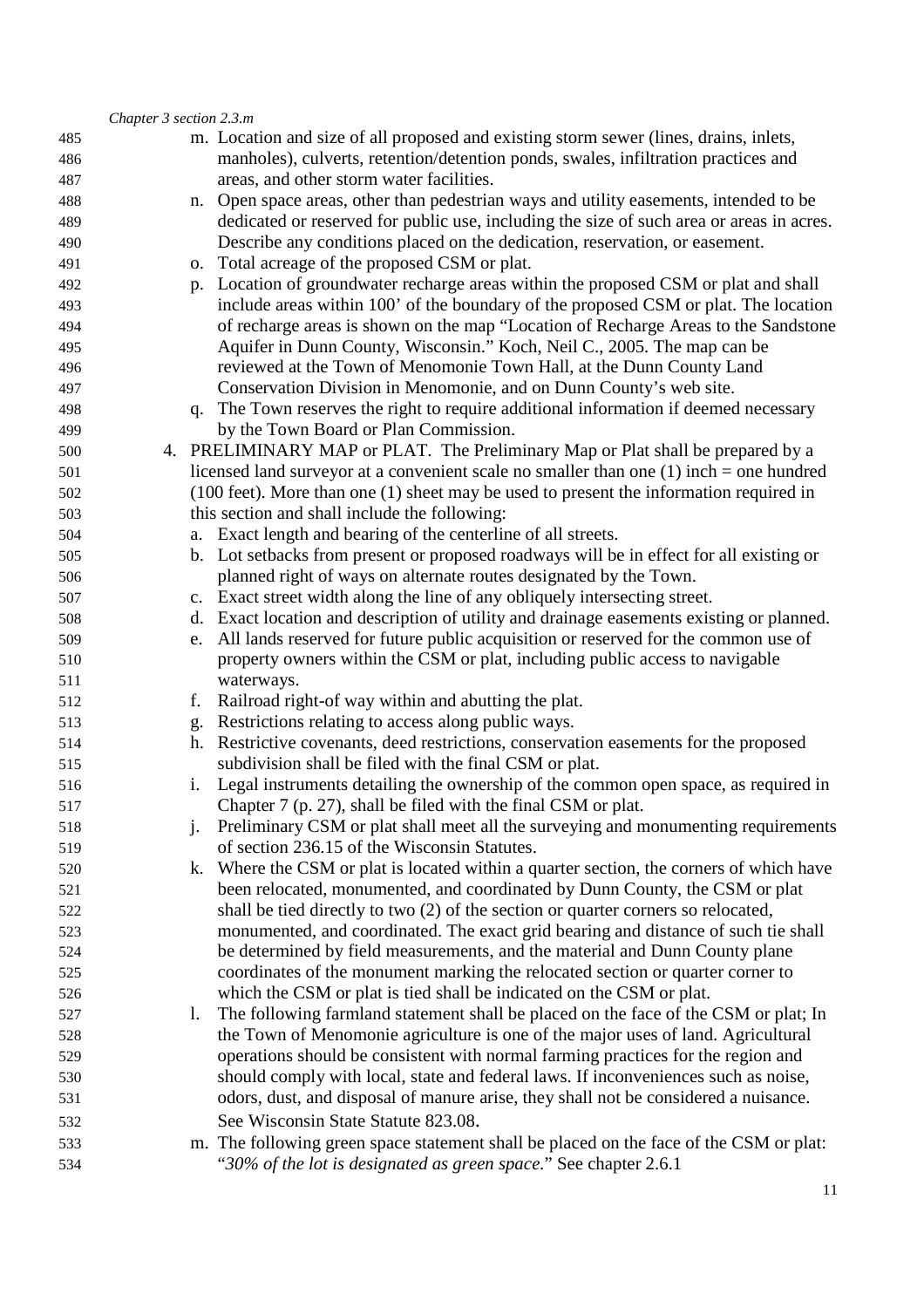|            | Chapter 3 section 2.4.n                                                                                                         |
|------------|---------------------------------------------------------------------------------------------------------------------------------|
| 535        | n. Certificates. The CSM or plat shall provide a signature block for Town Board                                                 |
| 536        | officials and all other certificates required by section 236.21 of the Wisconsin                                                |
| 537        | Statutes. In addition, the surveyor shall certify that the surveyor has fully complied                                          |
| 538        | with all sections of this chapter.                                                                                              |
| 539        | 5. PRELIMINARY CONSTRUCTION PLANS. The Plan Commission may waive                                                                |
| 540        | submittal of the preliminary construction plans if the proposed CSM or plat is not                                              |
| 541        | creating, extending or modifying a street or road. The Preliminary construction plans                                           |
| 542        | shall be prepared, at a convenient scale, by a licensed engineer. All roads must have a 66                                      |
| 543        | foot right-of-way and comply to chapter 3.1.2, page 9. More than one (1) sheet may be                                           |
| 544        | used to present the information required in this section and shall include the following;                                       |
| 545        | a. Preliminary Plan and Profile. Proposed street centerline profile grades, showing the                                         |
| 546        | existing and proposed profile grade lines: ditch grades, location, slope, and size of all                                       |
| 547        | drainage structures.                                                                                                            |
| 548        | b. Preliminary Grading and Erosion Control Plan. A plan showing existing and                                                    |
| 549        | proposed grades, drainage patterns, and storm water facilities as per Chapter 5.3.2.i.                                          |
| 550        | (p. 25). The plan shall show the location and extent of grading activities in and                                               |
| 551        | within one hundred (100) feet of the proposed subdivided area, overall area of the                                              |
| 552        | site in acres, total impervious area, stockpile locations, erosion and sediment control                                         |
| 553        | facilities, and a schedule for erosion and sediment control practices including site                                            |
| 554        | specific requirements to prevent erosion at the source. The Plan Commission may                                                 |
| 555        | allow the preliminary grading and erosion control plan to be prepared by a non-                                                 |
| 556        | licensed individual for a subdivision creating one (1) lot or building site and                                                 |
| 557        | disturbing less than ten thousand $(10,000)$ square feet.                                                                       |
| 558        | c. Preliminary location of sewage disposal, water supply, storm water management, and                                           |
| 559        | flood control devices, systems and or areas. The Plan Commission may allow the                                                  |
| 560        | preliminary location of such systems, devices and or areas to be prepared by a non-                                             |
| 561        | licensed individual for a subdivision creating one (1) lot or building site and                                                 |
| 562        | disturbing less than ten thousand $(10,000)$ square feet.                                                                       |
| 563        | 6. NOTIFICATION OF ADJOINING LANDOWNERS. Notification of adjoining                                                              |
| 564        | landowners shall be required for any subdivision proposing to create two (2) or more                                            |
| 565        | new lots. In addition, if there are covenants or restrictions, the subdivider must notify                                       |
| 566        | everyone within and adjoining the subdivision, even if only one lot is created. The                                             |
| 567        | notification shall include the following;                                                                                       |
| 568        | Basic explanation of the proposed subdivision application;<br>a.                                                                |
| 569        | i. Number and size of proposed lots.                                                                                            |
| 570        | ii. Location of the proposed subdivision.                                                                                       |
| 571        | Subdivider contact information.<br>iii.<br>iv. Date and time of the preliminary review meeting at which the subdivision will be |
| 572<br>573 | acted on.                                                                                                                       |
| 574        | b. The notification of adjoining landowners shall include all landowners within five                                            |
| 575        | hundred (500) feet of the proposed subdivision.                                                                                 |
| 576        | c. The subdivider shall mail notification to adjoining landowners in time for                                                   |
|            | preliminary review.                                                                                                             |
| 577<br>578 | d. As part of the preliminary subdivision submittal requirements the subdivider shall                                           |
| 579        | provide the names and addresses of adjoining landowners notified along with a copy                                              |
| 580        | of the notification letter.                                                                                                     |
| 581        | e. A "Statement of Adjacent Landowner Notification" can be found in the appendix at                                             |
| 582        | the end of this ordinance.                                                                                                      |
| 583        |                                                                                                                                 |
| 584        |                                                                                                                                 |
|            |                                                                                                                                 |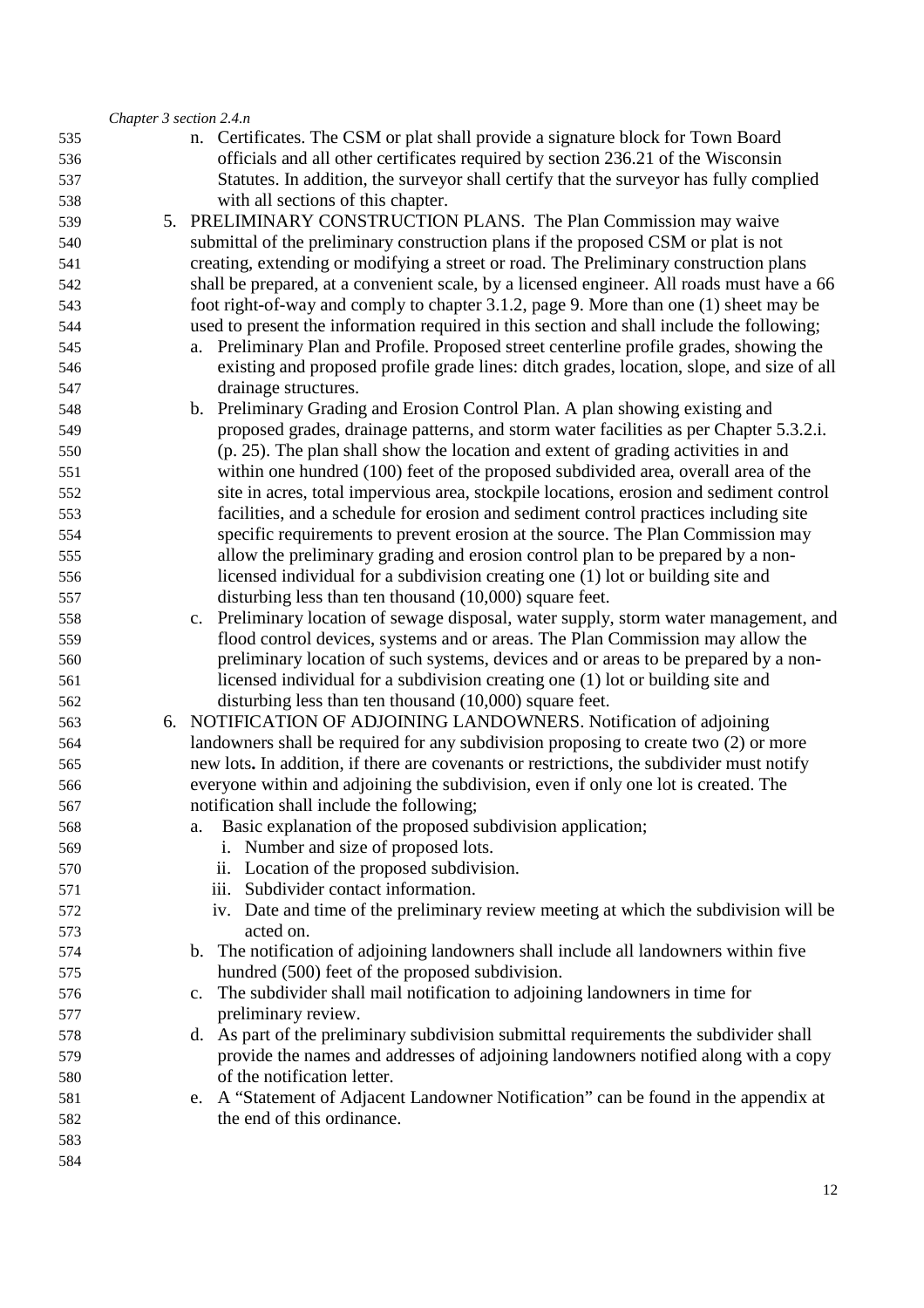|     | Chapter 3 section 2.7 |                                                                                            |
|-----|-----------------------|--------------------------------------------------------------------------------------------|
| 585 |                       | 7. ADDITIONAL INFORMATION.                                                                 |
| 586 |                       | The Town Board or the Plan Commission may require a proposed subdivision layout of         |
| 587 |                       | all or part of contiguously owned land even though the division is not planned at the      |
| 588 |                       | time.                                                                                      |
| 589 |                       |                                                                                            |
| 590 |                       | 3.3 PRELIMINARY APPROVAL, CONDITIONAL APPROVAL OR REJECTION                                |
| 591 |                       | 1. PLAN COMMISSION RECOMMENDATION. The Plan Commission shall after                         |
| 592 |                       | negotiations with the subdivider on changes and the kind and extent of public              |
| 593 |                       | improvements that shall be required, review the preliminary CSM or plat, and other         |
| 594 |                       | relevant information for conformance with this ordinance, the Town of Menomonie            |
| 595 |                       | Comprehensive Plan and all other laws, ordinances, rules, regulations and plans. If there  |
| 596 |                       | are minor changes necessary, the Plan Commission may require the subdivider to return      |
| 597 |                       | to the Plan Commission with those corrections before it is submitted to the Town Board.    |
| 598 |                       | The Plan Commission shall recommend to the Town Board, approval, conditional               |
| 599 |                       | approval, or rejection of the preliminary CSM or plat. Where applicable, the Plan          |
| 600 |                       | Commission shall recommend said CSM or plat be Fast Track reviewed by the Town             |
| 601 |                       | Board. The Plan Commission may recommend rejection if there is incomplete or               |
| 602 |                       | inadequate information.                                                                    |
| 603 |                       | 2. REFERRALS OF PRELIMINARY CSM or PLAT. If the subdivision is in a state or               |
| 604 |                       | county subdivision as defined in either Wisconsin Statutes 236.02 (12) or the Dunn         |
| 605 |                       | County Subdivision Regulations, respectively, the subdivider shall also submit the         |
| 606 |                       | original drawing of the preliminary CSM or plat to the appropriate agency for review, in   |
| 607 |                       | accordance with Chapter 236.12 (6), Wis. Stats.                                            |
| 608 |                       | 3. NOTIFICATION FROM THE TOWN. The Town shall give notice of the Town Board's              |
| 609 |                       | review of the CSM or plat by listing it as a Town Board agenda item in the meeting         |
| 610 |                       | notice published or posted. The notice shall include the name of the applicant, and when   |
| 611 |                       | available the address of the property in question.                                         |
| 612 |                       | 4. FAST TRACK. Fast Track shall apply only to Minor Subdivision review. Fast Track         |
| 613 |                       | gives the Plan Commission the authority to recommend preliminary and final approval        |
| 614 |                       | as one action if all of the following requirements are met.                                |
| 615 |                       | The subdivider shall submit a written request for a Fast Track review as part of the<br>a. |
| 616 |                       | preliminary submittal requirements of this chapter. In requesting a Fast Track review      |
| 617 |                       | the subdivider shall demonstrate knowledge and understanding of this ordinance.            |
| 618 |                       | b. The Minor Subdivision application can create up to four (4) total new lots.             |
| 619 |                       | The subdivider is compliant with all required submittals of this chapter.<br>c.            |
| 620 |                       | d. A 2/3 majority vote in favor of the Fast Track request shall be required for the Plan   |
| 621 |                       | Commission to recommend approval. A $2/3$ majority vote shall be a minimum of              |
| 622 |                       | five (5) votes for a seven (7) member quorum, four (4) votes for a six (6) member          |
| 623 |                       | quorum, four $(4)$ votes for a five $(5)$ member quorum and three $(3)$ votes for a four   |
| 624 |                       | (4) member quorum.                                                                         |
| 625 |                       | The Plan Commission shall not recommend conditional approval of a Fast Track<br>e.         |
| 626 |                       | request.                                                                                   |
| 627 |                       | 5. If the preliminary CSM or plat was conditionally approved or rejected, the Plan         |
| 628 |                       | Commission shall, within 30 days following the preliminary meeting, provide the            |
| 629 |                       | minutes or a written report informing the subdivider of the conditions for conditional     |
| 630 |                       | approval, or reasons for rejection.                                                        |
| 631 |                       | 6. RESULTS OF APPROVAL. Approval of a preliminary CSM or plat shall be valid as            |
| 632 |                       | per Wisconsin Statutes 236.349(2)(b). Approval or conditional approval of a preliminary    |
| 633 |                       | CSM or plat shall not constitute automatic approval. The preliminary CSM or plat shall     |
| 634 |                       | be deemed an expression of approval or conditional approval of the layout submitted as     |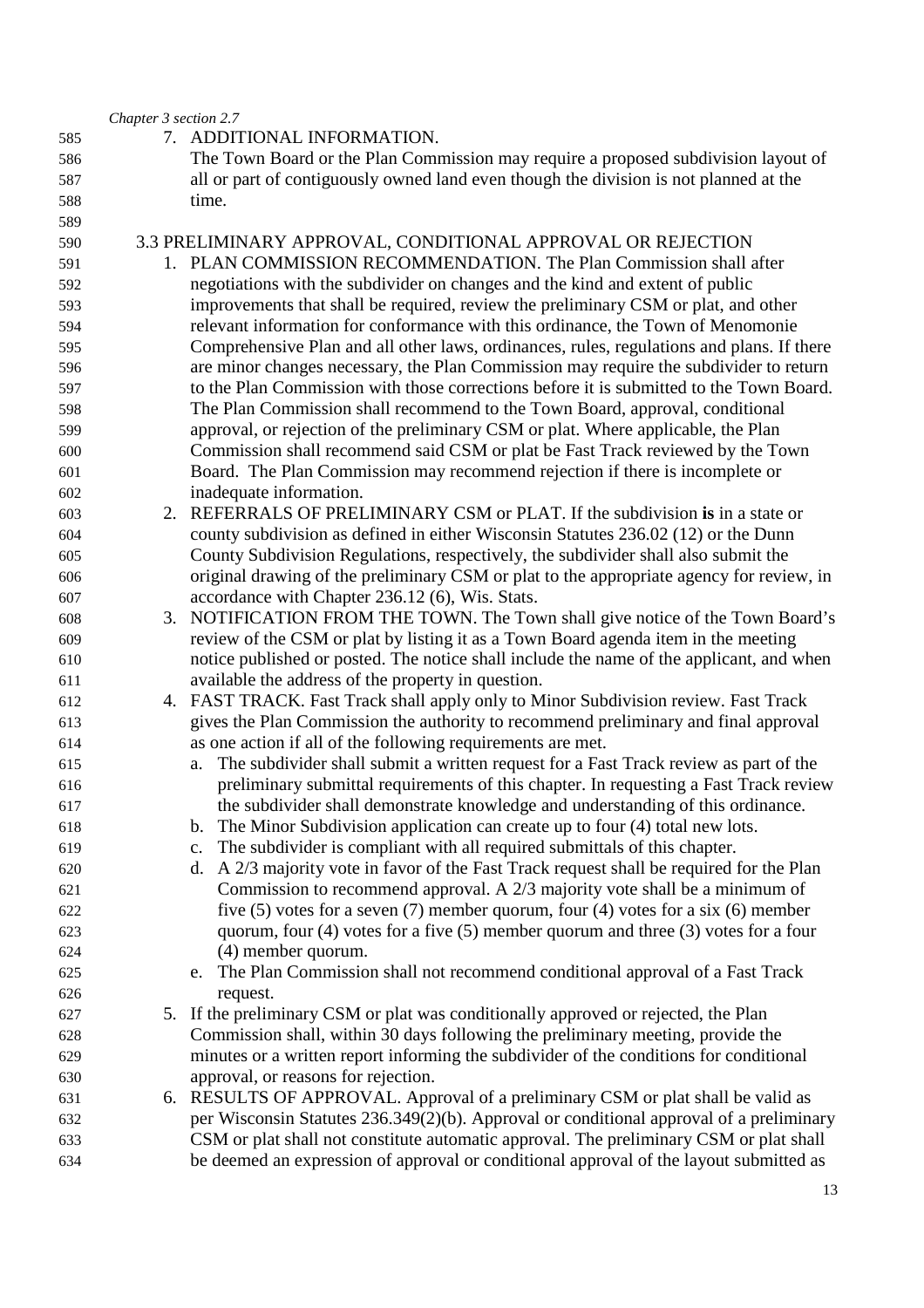|     |    | Chapter 3 section 3.6 continued                                                              |
|-----|----|----------------------------------------------------------------------------------------------|
| 635 |    | a guide to the preparation of the final CSM or plat, which shall be subject to further       |
| 636 |    | consideration by the Plan Commission and Town Board at the time of its submission.           |
| 637 |    | 7. The time limit for submitting final plats for approval is 36 months from the date the     |
| 638 |    | preliminary is approved, $s.236.11(1)(b)$ , Wis. Stat.                                       |
| 639 |    |                                                                                              |
| 640 |    | 3.4 FINAL REVIEW PROCEDURES.                                                                 |
|     |    | 1. FINAL APPLICATION. The subdivider shall prepare a final application and shall file        |
| 641 |    |                                                                                              |
| 642 |    | ten (10) copies of the final application and all other submittals with the Commission        |
| 643 |    | chair or designee at least ten (10) days prior to the scheduled meeting of the Plan          |
| 644 |    | Commission at which action is desired. The owner or subdivider shall file the final          |
| 645 |    | application not later than submittal requirements of Wisconsin Statutes 236.34. The          |
| 646 |    | subdivider or subdivider's agent shall also submit at this time a current certified abstract |
| 647 |    | of title or such other evidence as the Town Board may require showing ownership or           |
| 648 |    | control.                                                                                     |
| 649 |    | 2. FINAL CERTIFIED SURVEY MAP (CSM) OR PLAT. The subdivider may seek final                   |
| 650 |    | approval following approval or conditional approval of the preliminary CSM or plat.          |
| 651 |    | Final CSM or plat shall be prepared by a licensed surveyor and shall correctly show, in      |
| 652 |    | addition to the information required for Sec. 236.20 and/or Sec. 236.34 of the Wisconsin     |
| 653 |    | Statutes, the Dunn County Comprehensive Ordinances and the requirements in Chapter           |
|     |    |                                                                                              |
| 654 |    | $3.2.4$ (p. 11).                                                                             |
| 655 |    | 3. FINAL CONSTRUCTION PLANS. If required as per chapter 3.2.5 (p. 12), then,                 |
| 656 |    | simultaneously with the filing of the final CSM or plat, the owner shall file with the       |
| 657 |    | Town Clerk ten (10) copies of the final construction plans and specifications of public      |
| 658 |    | improvements. The final construction plans shall be prepared according to the                |
| 659 |    | preliminary construction plans in chapter 3.2.5 (p. 12).                                     |
| 660 |    | 4. NOTIFICATION OF ADJOINING LANDOWNERS. Requirements are found in                           |
| 661 |    | Chapter 3.2.6 (p. 12)                                                                        |
| 662 |    | 5. ADDITIONAL INFORMATION. Requirements are found in Chapter 3.2.7 (p. 13).                  |
| 663 | 6. | REFERRALS OF FINAL CSM or PLAT. Requirements are found in Chapter 3.3.2                      |
| 664 |    | $(p.13)$ .                                                                                   |
| 665 |    | 7. NOTIFICATION FROM THE TOWN. Requirements are found in Chapter 3.3.3 (p. 13).              |
| 666 |    | 8. PLAN COMMISSION REVIEW. The Plan Commission shall examine the final plat as               |
| 667 |    | to its conformance with the preliminary plat; and conditions of approval of the              |
|     |    | preliminary plat; this chapter; and all applicable ordinances, rules, regulations, and       |
| 668 |    |                                                                                              |
| 669 |    | comprehensive plan elements that may affect it. The Plan Commission shall recommend          |
| 670 |    | approval, conditional approval, or rejection of the final plat to the Town Board.            |
| 671 |    | 9. AMENDMENT. If the subdivider desires to amend the final CSM or plat as approved,          |
| 672 |    | the subdivider may resubmit the amended CSM or plat, which shall be done in                  |
| 673 |    | accordance with Chapter 3 $(p, 9)$ , except for the fee, unless the amendment is, in the     |
| 674 |    | opinion of the Town Board, of such scope as to constitute a new application, in which        |
| 675 |    | case it shall be refiled.                                                                    |
| 676 |    | 10. If the final CSM or plat was conditionally approved or rejected, the Plan Commission     |
| 677 |    | shall, within 30 days following the final meeting, provide the minutes or a written report   |
| 678 |    | informing the subdivider of the conditions for conditional approval, or reasons for          |
| 679 |    | rejection.                                                                                   |
| 680 |    | 11. SUBDIVISION SUBMITTAL TO TOWN BOARD. The subdivider shall submit four                    |
| 681 |    | (4) copies of the CSM to the Town Board at least 10 days prior to the scheduled              |
| 682 |    | meeting. The subdivider or representative must be in attendance at the meeting.              |
|     |    |                                                                                              |
| 683 |    | 12. TOWN BOARD REVIEW. The Board shall, approve, conditional approve, or reject              |
| 684 |    | such CSM or plat. The Town Clerk shall mail one (1) copy of the final CSM or plat to         |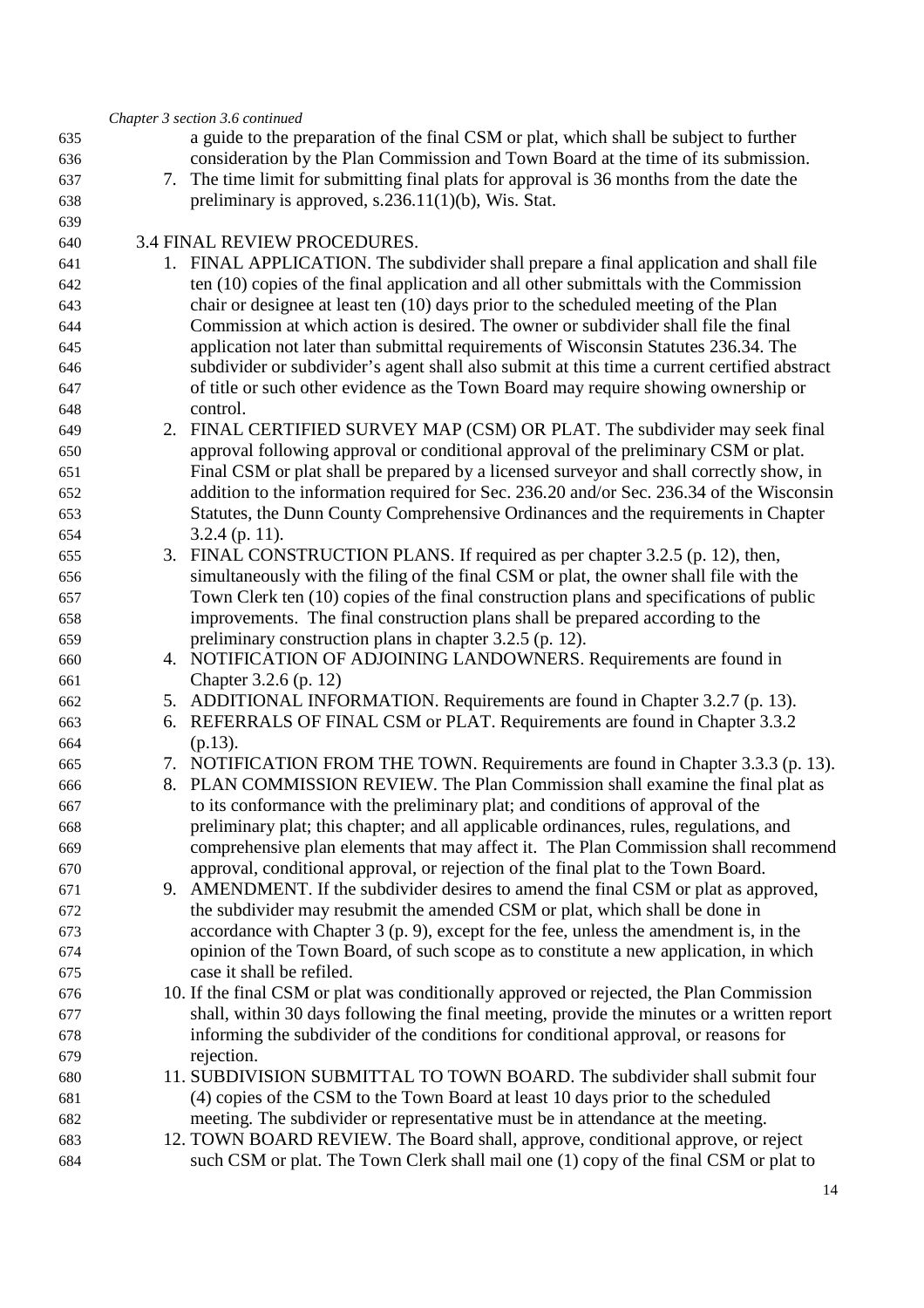*Chapter 3 section 4.12 continued* 

- the subdivider with the date and action endorsed thereon; and if approved, conditionally approved, or rejected, the conditions for approval or conditional approval, or reasons for rejection shall be stated in the minutes of the meeting. The Town Clerk shall also send the minutes or a written report to the subdivider setting forth the conditions of conditional approval or the reasons for rejection. One (1) copy of the final CSM or plat shall be filed in the Town records.
- If the Town Board fails to act within ninety (90) days of the filing of the subdivision application, without a written extension, requested by the subdivider, and no unsatisfied objections having been filed the CSM or plat shall be deemed approved.
- 13. OFFICIAL RECORDING. After the final CSM or plat has been approved by the Town Board and any required improvements either installed or a contract and sureties ensuring their installation is filed, the Town Board shall cause the certificate inscribed upon the original CSM or plat attesting to such approval to be duly executed and the CSM or plat returned to the subdivider for recording with the County Register of Deeds along with all conservation easements and deed restrictions. The final CSM or plat shall be recorded as per 236.34. The Register of Deeds cannot record the CSM or plat unless it is offered within the time specified in Wisconsin statutes 236.25 (2)(b).

# **CHAPTER 4: MAJOR SUBDIVISIONS**

 4.1 CONCEPT CONFERENCE. Before submitting an application for a major subdivision, the subdivider shall schedule an appointment and meet with the Plan Commission to discuss the purpose and objectives of this ordinance, the Town of Menomonie Comprehensive Plan and other adopted plan implementation devices. In so doing, both subdivider and Plan Commission may reach mutual conclusions regarding the general program and objectives of the proposed development and its possible effects on the community. The conference shall also provide the subdivider with a better understanding of required procedures and help to determine what additional information may be required from the subdivider pursuant to this ordinance.The subdivider shall submit ten (10) copies of a series of maps and descriptive inventory information to the Plan Commission at least ten (10) days prior to the scheduled meeting. Mapping for pre-application conference can be done in any combination of features as long as individual map components can be determined and as a minimum contain the following:

- 1. CONCEPT MAP. The concept map should fully and clearly represent the proposed subdivision. This information may be presented on an aerial photograph at a scale no smaller than one (1) inch = four hundred (400) feet, include all areas in and within one hundred (100) feet of the proposed subdivision and as a minimum contain the following:
- a. The general outlines and past land use, of all buildings and structures.
- b. Identify, delineate and define all encumbrances, such as easements or covenants.
- c. Approximate location of natural features such as drainage patterns, water bodies, groundwater recharge areas, floodplains and wetlands. The location of recharge areas is shown on the map "Location of Recharge Areas to the Sandstone Aquifer in Dunn County, Wisconsin." Koch, Neil C., 2005. The map can be reviewed at the Town of Menomonie and obtained from the Dunn County Land Conservation Division, Menomonie, WI. It can also be found on the Dunn County web site.
- d. Approximate location and general layout of existing and proposed roads and property boundaries.
- e. Approximate location of existing land cover on the site, according to general cover type (pasture, woodland, etc.).
- f. Location of known critical habitat areas for rare, threatened or endangered species.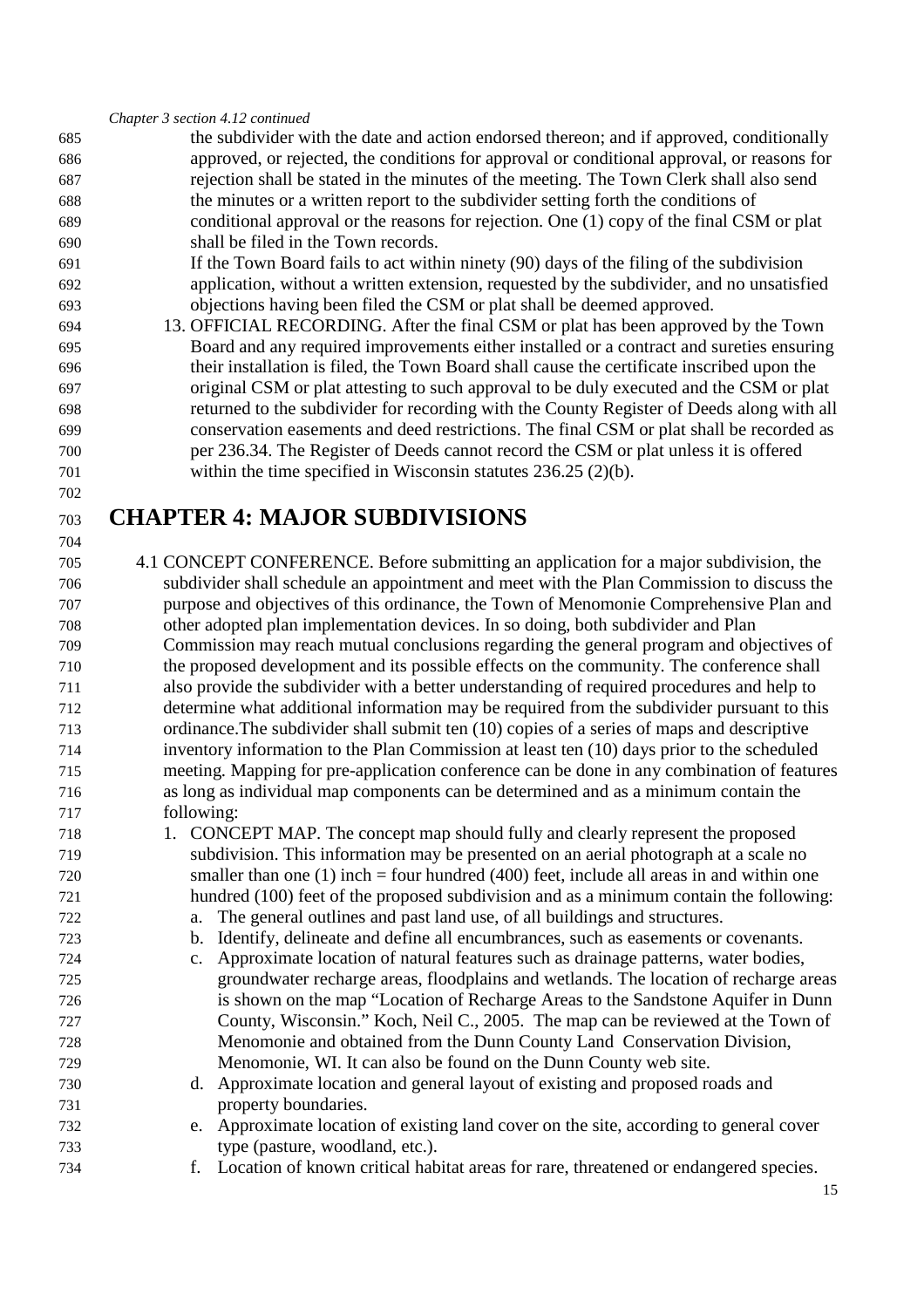|            | Chapter 4 section 1.1.g                                                                                                                                                   |
|------------|---------------------------------------------------------------------------------------------------------------------------------------------------------------------------|
| 735<br>736 | g. Location of unique geological resources, such as rock outcrops and glacial features.<br>h. Additional Information. The Town of Menomonie reserves the right to require |
| 737        | additional information if deemed necessary by the Plan Commission or Town Board.                                                                                          |
| 738        | CONCEPT INVENTORY ANALYSIS. The subdivider shall submit concept inventory<br>2.                                                                                           |
| 739        | analysis of all areas in and within one hundred (100) feet of the proposed subdivision                                                                                    |
| 740        | and include at least the following:                                                                                                                                       |
| 741        | The history of cultivated areas, brown fields, waste sites, and waste disposal<br>a.                                                                                      |
| 742        | practices.                                                                                                                                                                |
| 743        | b. Cultural resources: brief description of historic character of buildings, structures,                                                                                  |
| 744        | historically important landscapes, and archaeological features. This includes a review                                                                                    |
| 745        | of existing inventories, including those the State Historical Society of Wisconsin                                                                                        |
| 746        | maintains for historic buildings, archaeological sites and burial sites.                                                                                                  |
| 747        | c. Natural resources: brief description and comments on the general health and                                                                                            |
| 748        | condition of the vegetation for each land cover type (pasture, woodland, etc.).                                                                                           |
| 749        | d. Additional Information. The Town of Menomonie reserves the right to require                                                                                            |
| 750        | additional information if deemed necessary by the Plan Commission or Town Board.                                                                                          |
| 751        |                                                                                                                                                                           |
| 752        | 4.2 CONCEPT PLAN REVIEW. Within 30 days following the concept conference, the Plan                                                                                        |
| 753        | Commission shall provide the minutes or a written report informing the subdivider of any                                                                                  |
| 754        | additions, changes, or corrections to the concept plan submitted as part of the concept                                                                                   |
| 755        | conference.                                                                                                                                                               |
| 756        |                                                                                                                                                                           |
| 757        | <b>4.3 MAJOR SUBDIVISION PRELIMINARY REVIEW</b>                                                                                                                           |
| 758        | 1. GENERAL. Subdivisions, which create five (5) or more lots, or building sites which are                                                                                 |
| 759        | less than twenty (20) acres in size by successive divisions from the same parent parcel                                                                                   |
| 760        | within a period of five (5) years, shall follow the procedures contained in the major                                                                                     |
| 761        | subdivision section.                                                                                                                                                      |
| 762        | 2. PROCESSING A MAJOR SUBDIVISION SUBMITTAL.                                                                                                                              |
| 763        | a. The Commission chair or designee shall, within ten (10) workdays after the receipt of                                                                                  |
| 764        | a subdivision application review the subdivision application for completeness and                                                                                         |
| 765        | notify the subdivider of any identified missing items.                                                                                                                    |
| 766        | b. The Plan Commission shall coordinate and establish the application review processing                                                                                   |
| 767        | timeline.                                                                                                                                                                 |
| 768        | c. The subdivider or designee shall attend both the Plan Commission meeting and the                                                                                       |
| 769        | Board meeting where such subdivision is listed as an agenda item. Subdivider or                                                                                           |
| 770<br>771 | designee shall make a presentation of the subdivision for consideration. Failure of<br>the subdivider or designee to attend the meetings may be grounds to table the      |
| 772        | subdivision application.                                                                                                                                                  |
| 773        |                                                                                                                                                                           |
|            | 4.4 MAJOR SUBDIVISION SUBMITTALS. The subdivider shall submit ten (10) copies of a                                                                                        |
| 774        | series of maps and descriptive information to the Plan Commission at least ten (10) days                                                                                  |
| 775<br>776 | prior to the scheduled meeting and as a minimum contain the following:                                                                                                    |
| 777        | 1. DEVELOPMENT YIELD ANALYSIS. The subdivider shall submit a table showing the                                                                                            |
| 778        | maximum number of dwelling units that would be permitted under the county zoning                                                                                          |
| 779        | ordinance, consistent with the minimum lot size, lot widths, set backs, and other                                                                                         |
| 780        | provisions of the zoning ordinance and compare it to the number of dwelling units                                                                                         |
| 781        | proposed. Land that is undeveloped because of other laws and ordinances that prohibit                                                                                     |
| 782        | development in certain areas (e.g. floodplains, wetlands, steep slopes, and drainage                                                                                      |
| 783        | ways) shall be excluded from the development yield analysis. Written request shall be                                                                                     |
| 784        | included with the submittal requirements.                                                                                                                                 |
|            |                                                                                                                                                                           |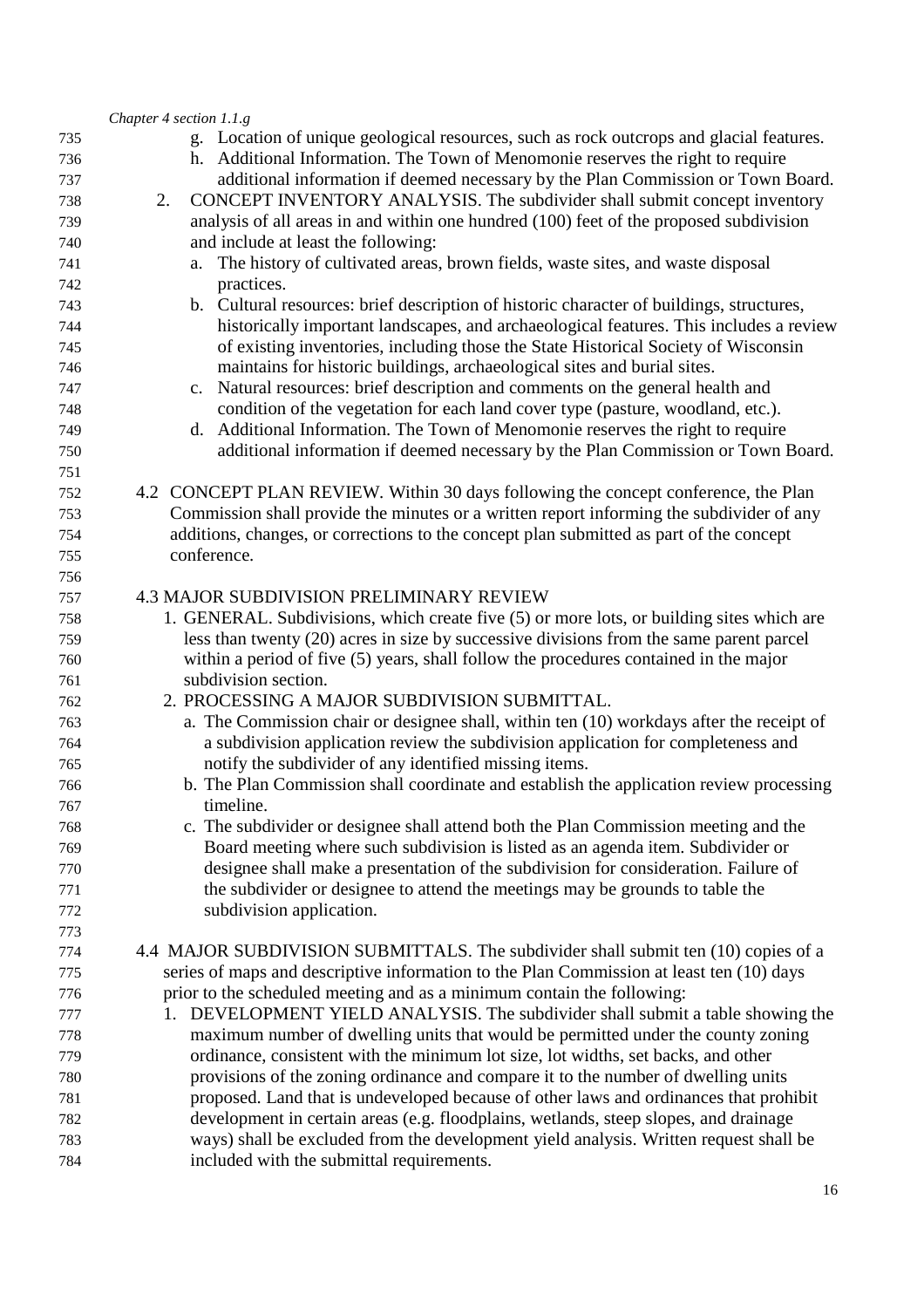|     |  | Chapter 4 section 4.2.                                                                          |
|-----|--|-------------------------------------------------------------------------------------------------|
| 785 |  | 2. PROJECT DEVELOPMENT INFORMATION. The subdivider shall submit the                             |
| 786 |  | following:                                                                                      |
| 787 |  | a. Name, address, and telephone number of the legal owner and, if applicable, agent of          |
| 788 |  | the property.                                                                                   |
| 789 |  | b. Name, address, and telephone number of the professional person responsible for               |
| 790 |  | subdivision design, for the design of the public improvements, and for surveys.                 |
| 791 |  | c. Date of preparation                                                                          |
| 792 |  | 3. MAP OF EXISTING AND PLANNED SITE CONDITIONS. The Map of Existing Site                        |
| 793 |  | Conditions for the proposed Certified Survey Map (CSM) or plat shall be prepared at a           |
| 794 |  | convenient scale no smaller than one $(1)$ inch = one hundred $(100$ feet) and shall include    |
| 795 |  | all areas in and within one hundred (100) feet of the proposed subdivision. More than           |
| 796 |  | one (1) sheet may be used to present the information required in this section and shall         |
| 797 |  | include the following;                                                                          |
| 798 |  | Boundary line of the proposed site and all property to be subdivided. Include all<br>a.         |
| 799 |  | contiguous land owned or controlled by the subdivider.                                          |
| 800 |  | b. Show the type, width and condition of street improvements; railroad or major utility         |
| 801 |  | rights-of-way; location, width, and names of all existing platted streets and rights-           |
| 802 |  | of-ways to parks and other public open spaces; location and widths of existing                  |
| 803 |  | snowmobile trails or other recreational trails; and permanent buildings and                     |
| 804 |  | structures.                                                                                     |
| 805 |  | c. Location, widths and names of all existing public and private easements.                     |
| 806 |  | Identify by name and ownership boundary lines of all adjoining lands.<br>d.                     |
| 807 |  | Topographic data including contours at intervals of not more than two (2) feet.<br>e.           |
| 808 |  | Elevation values shall be based on the National Geodetic Vertical Datum of 1929                 |
| 809 |  | NGVD 29 or the North American Datum of 1988 NAVD 88 or future adjustments to                    |
| 810 |  | NAVD 88 as defined by the National Geodetic Survey. Location, description and                   |
| 811 |  | elevation of a minimum of two (2) benchmarks based off of such datum shall be                   |
| 812 |  | noted on the proposed CSM or plat. If the proposed CSM or plat creates a lot greater            |
| 813 |  | than one (1) acre the Plan Commission may reduce the topographic area to include                |
| 814 |  | the area within and to a minimum distance of fifty (50) feet beyond the limits of               |
| 815 |  | disturbance of the proposed building site.                                                      |
| 816 |  | Location of significant natural resource features on the site i.e. wetlands, floodplains,<br>f. |
| 817 |  | watercourses, existing wooded areas, slopes greater than 20%, drainage ways, habitat            |
| 818 |  | for rare, threatened, and endangered species, and other natural resource features.              |
| 819 |  | g. Location of burial sites categorized under Wis. Stat. 157.70, Indian Mounds, national        |
| 820 |  | and state register listed properties, and locally designated historic properties.               |
| 821 |  | h. Location of existing soil classifications including hydric soils, depth to bedrock,          |
| 822 |  | depth to water table, suitability for road fill and suitability for highway location.           |
| 823 |  | Legal description of the property.<br>i.                                                        |
| 824 |  | Location of existing zoning classifications.<br>$\mathbf{1}$ .                                  |
| 825 |  | Provide graphic scale, north arrow, name address and phone number of person<br>k.               |
| 826 |  | responsible for preparing Map of Existing Site Conditions and date of preparation.              |
| 827 |  | Minimum front, side, and rear yard building setbacks for all lots within the proposed<br>1.     |
| 828 |  | CSM or plat.                                                                                    |
| 829 |  | m. Indication of the use of any lot within and beyond the proposed CSM or plat.                 |
| 830 |  | Location and size of all proposed and existing sanitary lines and water mains,<br>n.            |
| 831 |  | proposed community sewer and water system, or individual on-site septic system and              |
| 832 |  | potable water sources.                                                                          |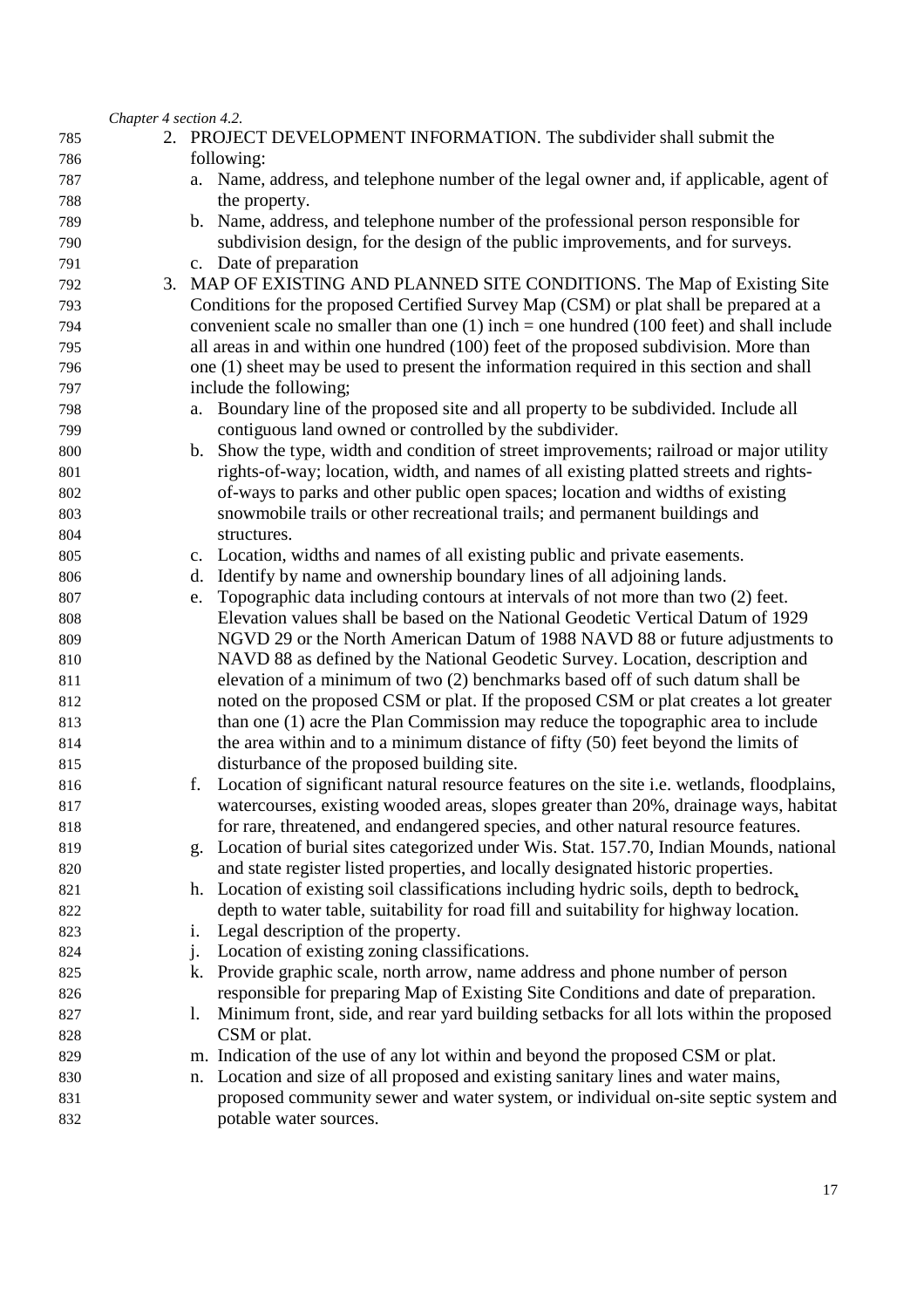|     | Chapter 4 section 4.3.0 |       |                                                                                                                                                                          |
|-----|-------------------------|-------|--------------------------------------------------------------------------------------------------------------------------------------------------------------------------|
| 833 |                         |       | o. Location and size of all proposed and existing storm sewer (lines, drains, inlets,                                                                                    |
| 834 |                         |       | manholes), culverts, retention/detention ponds, swales, infiltration practices and                                                                                       |
| 835 |                         |       | areas, and other storm water facilities.                                                                                                                                 |
| 836 |                         |       | p. Open space areas, other than pedestrian ways and utility easements, intended to be                                                                                    |
| 837 |                         |       | dedicated or reserved for public use, including the size of such area or areas in acres.                                                                                 |
| 838 |                         |       | Describe any conditions placed on the dedication, reservation, or easement.                                                                                              |
| 839 |                         | q.    | Total acreage of the proposed CSM or plat.                                                                                                                               |
| 840 |                         | r.    | Location of groundwater recharge areas within the proposed CSM or plat and shall                                                                                         |
| 841 |                         |       | include areas within 100' of the boundary of the proposed CSM or plat. The location                                                                                      |
| 842 |                         |       | of recharge areas is shown on the map "Location of Recharge Areas to the Sandstone                                                                                       |
| 843 |                         |       | Aquifer in Dunn County, Wisconsin." Koch, Neil C., 2005. The map can be                                                                                                  |
| 844 |                         |       | reviewed at the Town of Menomonie Town Hall, at the Dunn County Land                                                                                                     |
| 845 |                         |       | Conservation Division in Menomonie, and on Dunn County's web site.                                                                                                       |
| 846 |                         | S.    | The Town reserves the right to require additional information if deemed necessary                                                                                        |
| 847 |                         |       | by the Town Board or Plan Commission.                                                                                                                                    |
| 848 |                         |       | 4. PRELIMINARY MAP OR PLAT. The Preliminary Map or Plat shall be prepared by a                                                                                           |
| 849 |                         |       | licensed land surveyor at a convenient scale no smaller than one $(1)$ inch = one hundred                                                                                |
| 850 |                         |       | $(100 \text{ feet})$ . More than one $(1)$ sheet may be used to present the information required in                                                                      |
| 851 |                         |       | this section and shall include the following:                                                                                                                            |
| 852 |                         |       | a. Layout of proposed streets, showing right-of-way widths, types of improvements,                                                                                       |
| 853 |                         |       | street surface widths, road surface, and proposed street names within the proposed                                                                                       |
| 854 |                         |       | CSM or plat.                                                                                                                                                             |
| 855 |                         |       | b. Lot setbacks from present or proposed roadways will be in effect for all existing or                                                                                  |
| 856 |                         |       | planned right of ways on Official Maps designated by the Town.                                                                                                           |
| 857 |                         |       | c. Location and types of public easements (i.e. drainage, utility, pedestrian, public                                                                                    |
| 858 |                         |       | access to waterways, etc.); and all conservation easements within the proposed CSM                                                                                       |
| 859 |                         |       | or plat.                                                                                                                                                                 |
| 860 |                         |       | d. Layout of proposed lots and blocks within the proposed CSM or plat.                                                                                                   |
| 861 |                         |       | e. Basic data regarding proposed and existing (if applicable) lots and blocks, including                                                                                 |
| 862 |                         |       | numbers, dimensions, area within the proposed CSM or plat.                                                                                                               |
| 863 |                         | f.    | Minimum front, side, and rear yard building setbacks for all lots within the proposed                                                                                    |
| 864 |                         |       | CSM or plat.                                                                                                                                                             |
| 865 |                         | g.    | The use of any lot within and to a distance of one hundred (100) feet beyond the                                                                                         |
| 866 |                         |       | proposed CSM or plat.                                                                                                                                                    |
| 867 |                         |       | h. Location and size of all proposed and existing sanitary lines and water mains,                                                                                        |
| 868 |                         |       | proposed community sewer and water system, or individual on-site septic system and                                                                                       |
| 869 |                         |       | potable water sources within and to a distance of one hundred (100) feet beyond the                                                                                      |
| 870 |                         |       | proposed CSM or plat.                                                                                                                                                    |
| 871 |                         | i.    | Location and size of all proposed and existing storm sewer (lines, drains, inlets,                                                                                       |
| 872 |                         |       | manholes), culverts, retention/detention ponds, swales, infiltration practices and                                                                                       |
| 873 |                         |       | areas, and other storm water facilities within and to a distance of one hundred (100)                                                                                    |
| 874 |                         |       | feet beyond the proposed CSM or plat.                                                                                                                                    |
| 875 |                         | $j$ . | Open space areas, other than pedestrian walk ways and utility easements, intended to                                                                                     |
| 876 |                         |       | be dedicated or reserved for public use, including the size of such area or areas in                                                                                     |
| 877 |                         |       | acres. Provide information on the conditions, if any, of the dedication or reservation.                                                                                  |
| 878 |                         |       | k. Maintenance plans for restoration and or long-term management of the conservation                                                                                     |
| 879 |                         |       | easement and open space areas as per Chapter 7.2 (p. 28).                                                                                                                |
| 880 |                         |       | 5. PRELIMINARY CONSTRUCTION PLANS The Preliminary construction plans shall<br>be prepared, at a convenient scale, by a licensed engineer. All roads and streets shall be |
| 881 |                         |       |                                                                                                                                                                          |
| 882 |                         |       | designed according to the Town of Menomonie Road Standards. The Plan Commission                                                                                          |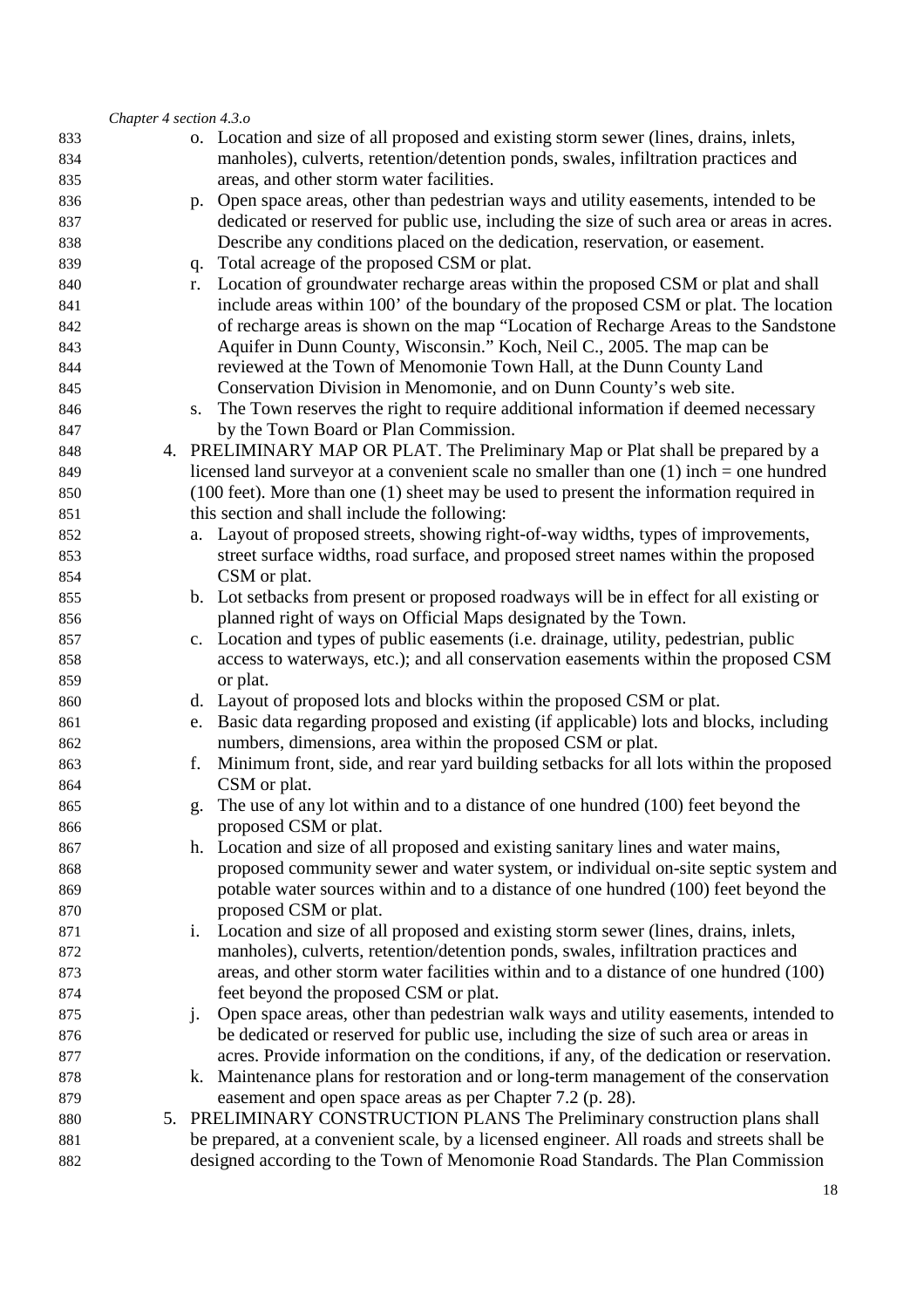|     |    | Chapter 4 section 4.5 continued                                                           |
|-----|----|-------------------------------------------------------------------------------------------|
| 883 |    | may waive submittal of the preliminary construction plans if the proposed CSM or plat     |
| 884 |    | is not creating, extending or modifying a street or road. More than one (1) sheet may be  |
| 885 |    | used to present the information required in this section and shall include the following; |
| 886 |    | a. Preliminary Plan and Profile. Proposed street centerline profile grades, showing the   |
| 887 |    | existing and proposed profile grade lines: ditch grades, location, slope, and size of all |
| 888 |    | drainage structures.                                                                      |
| 889 |    | b. Preliminary Grading and Erosion Control Plan. A plan showing existing and              |
| 890 |    | proposed grades, drainage patterns, and storm water facilities as per Chapter 5.3.2.i.    |
| 891 |    | (p. 25). The plan shall show the location and extent of grading activities in and         |
| 892 |    | within one hundred (100) feet of the proposed subdivided area, overall area of the        |
| 893 |    | site in acres, total impervious area, stockpile locations, erosion and sediment control   |
| 894 |    | facilities, and a schedule for erosion and sediment control practices including site      |
| 895 |    | specific requirements to prevent erosion at the source. The Plan Commission may           |
| 896 |    | allow the preliminary grading and erosion control plan to be prepared by a non-           |
| 897 |    | licensed individual for a subdivision creating one (1) lot or building site and           |
| 898 |    | disturbing less than ten thousand (10,000) square feet.                                   |
| 899 |    | c. Preliminary location of sewage disposal, water supply, storm water management, and     |
| 900 |    | flood control devices, systems and or areas. The Plan Commission may allow the            |
| 901 |    | preliminary location of such systems, devices and or areas to be prepared by a non-       |
| 902 |    | licensed individual for a subdivision creating one (1) lot or building site and           |
| 903 |    | disturbing less than ten thousand $(10,000)$ square feet.                                 |
| 904 |    | 6. DEVELOPER'S AGREEMENT. The Town Board shall have the authority to require a            |
| 905 |    | developers' agreement. The Plan Commission may also recommend that the Board do           |
| 906 |    | so. A Development Agreement will be drafted by the developer and may include, but is      |
| 907 |    | not limited to:                                                                           |
| 908 |    | a. Provisions clarifying duties to construct specific improvements.                       |
| 909 |    | The phasing of construction.<br>b.                                                        |
| 910 |    | Timing, location and financing of infrastructure.<br>$\mathbf{c}.$                        |
| 911 |    | d. Reimbursement for Town directed oversized infrastructure to accommodate future         |
| 912 |    | growth beyond development area.                                                           |
| 913 |    | e. Assurances that adequate public facilities (including roads, water, sewer, fire        |
| 914 |    | protection and emergency medical services) will be available as they are needed to        |
| 915 |    | serve the development.                                                                    |
| 916 |    | Means to mitigate anticipated impacts of the development on the general public            |
| 917 |    | or the environment.                                                                       |
| 918 |    | Performance bonds (or other means of financial assurance approved by the Board<br>g.      |
| 919 |    | to protect the Town's interests.                                                          |
| 920 |    | h. Provisions for the developer to pay any professional costs (CSM/Plat review            |
| 921 |    | costs, supervision and inspection costs, attorney costs, etc.) incurred by the Town,      |
| 922 |    | County, State, and Federal requirements.                                                  |
| 923 |    | A means for the Town Board to document that the developer met conditions<br>i.            |
| 924 |    | set forth in the development agreement.                                                   |
| 925 | 7. | NOTIFICATION OF ADJOINING LANDOWNERS. Notification of adjoining                           |
| 926 |    | landowners shall be required for all major subdivisions. The subdivider shall notify all  |
| 927 |    | adjoining landowners. The notification shall include the following;                       |
| 928 |    | Basic explanation of the proposed subdivision application;<br>a.                          |
| 929 |    | Number and size of proposed lots.<br>i.                                                   |
| 930 |    | ii. Location of the proposed subdivision.                                                 |
| 931 |    | Subdivider contact information.<br>$\overline{111}$ .                                     |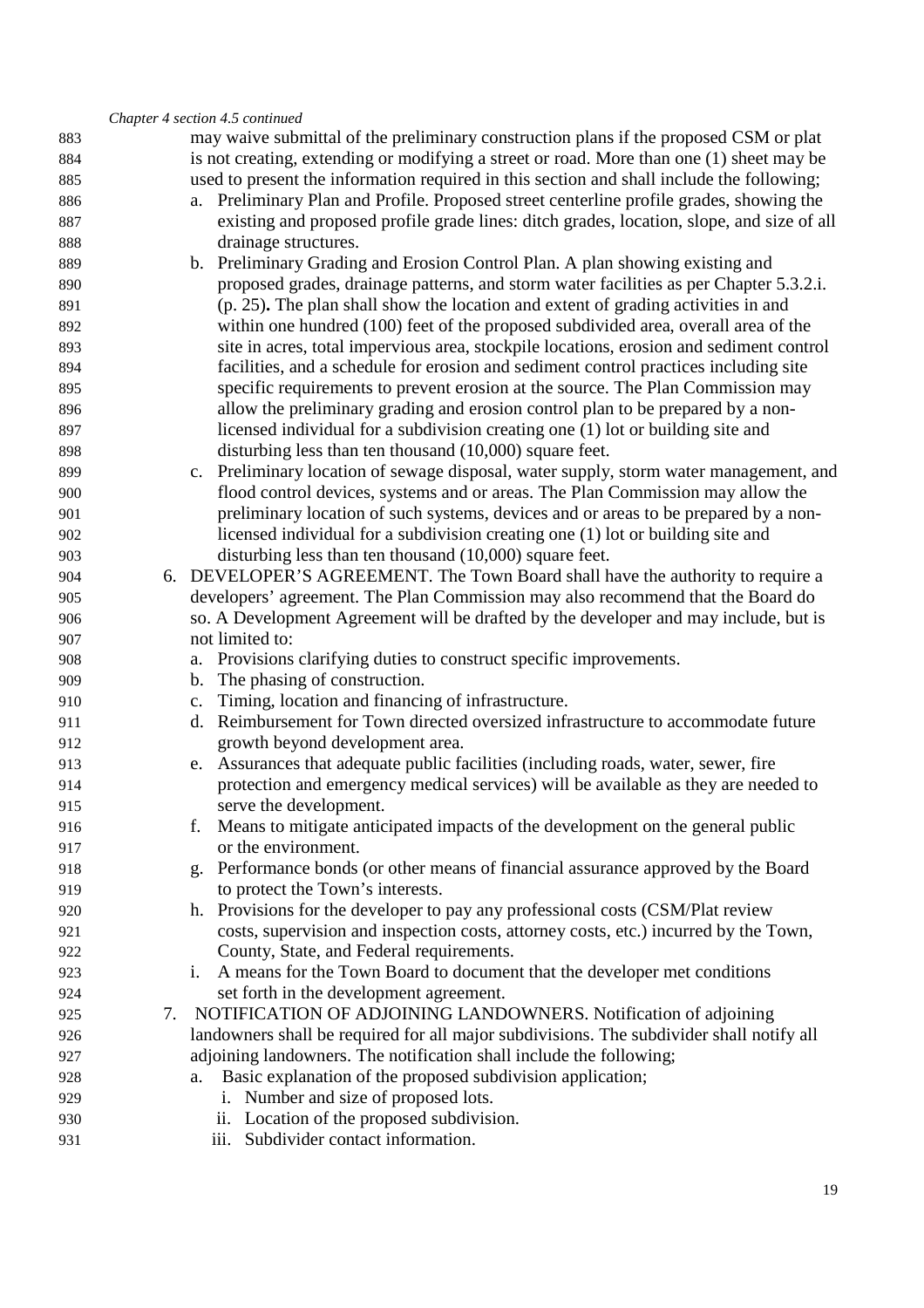|            |    | Chapter 4 section 4.7 continued                                                                                                                                           |
|------------|----|---------------------------------------------------------------------------------------------------------------------------------------------------------------------------|
| 932        |    | iv. Date and time of the preliminary review meeting at which the subdivision will be                                                                                      |
| 933        |    | acted on.                                                                                                                                                                 |
| 934        |    | b. The notification of adjoining landowners shall include all landowners within five                                                                                      |
| 935        |    | hundred (500) feet of the proposed subdivision.                                                                                                                           |
| 936        |    | If there are covenants or restrictions the subdivider must notify everyone within and<br>$\mathbf{c}$ .                                                                   |
| 937        |    | adjoining the subdivision.                                                                                                                                                |
| 938        |    | The subdivider shall mail notification to adjoining landowners in time for<br>d.                                                                                          |
| 939        |    | preliminary review.                                                                                                                                                       |
| 940        |    | As part of the preliminary subdivision submittal requirements the subdivider shall<br>e.                                                                                  |
| 941        |    | provide the names and addresses of adjoining landowners notified along with a copy                                                                                        |
| 942        |    | of the notification letter.                                                                                                                                               |
| 943        |    | 8. A "Statement of Adjacent Landowner Notification" can be found in the appendix at the                                                                                   |
| 944        |    | end of this ordinance.                                                                                                                                                    |
| 945        | 9. | ADDITIONAL INFORMATION. The Town Board or the Plan Commission may                                                                                                         |
| 946        |    | require a proposed subdivision layout of all or part of contiguously owned land even                                                                                      |
| 947        |    | though the division is not planned at the time.                                                                                                                           |
| 948        |    |                                                                                                                                                                           |
| 949        |    | 4.5 PRELIMINARY APPROVAL, CONDITIONAL APPROVAL OR REJECTION.                                                                                                              |
| 950        |    | 1. PLAN COMMISSION RECOMMENDATION. The Plan Commission shall after                                                                                                        |
| 951        |    | negotiations with the subdivider on changes and the kind and extent of public                                                                                             |
| 952        |    | improvements that shall be required, review the preliminary CSM or plat, and other                                                                                        |
| 953        |    | relevant information for conformance with this ordinance, the Town of Menomonie                                                                                           |
| 954        |    | Comprehensive Plan and all other laws, ordinances, rules, regulations and plans. The                                                                                      |
| 955        |    | Plan Commission shall recommend to the Town Board approval, or conditional                                                                                                |
| 956        |    | approval, or rejection of the preliminary CSM or plat. The Plan Commission may                                                                                            |
| 957        |    | recommend rejection if there is incomplete or inadequate information.                                                                                                     |
| 958        |    | 2. If the preliminary CSM or plat was conditionally approved or rejected, the Plan                                                                                        |
| 959        |    | Commission shall, within 30 days following the preliminary meeting, provide the<br>minutes or a written report informing the subdivider of the conditions for conditional |
| 960        |    | approval, or reasons for rejection.                                                                                                                                       |
| 961<br>962 |    | 3. REFERRALS OF PRELIMINARY CSM or PLAT. If the subdivision is in a state or                                                                                              |
| 963        |    | county subdivision as defined in either Wisconsin Statutes 236.02 (12) or the Dunn                                                                                        |
| 964        |    | County Subdivision Regulations, respectively, the subdivider shall also submit the                                                                                        |
| 965        |    | original drawing of the preliminary CSM or plat to the appropriate agency for review, in                                                                                  |
| 966        |    | accordance with Chapter 236.12 (6), Wis. Stats.                                                                                                                           |
| 967        |    | 4. NOTIFICATION FROM THE TOWN. The Town shall give notice of the Town Board's                                                                                             |
| 968        |    | review of the CSM or plat by listing it as a Town Board agenda item in the meeting                                                                                        |
| 969        |    | notice published or posted. The notice shall include the name of the applicant, and when                                                                                  |
| 970        |    | available the address of the property in question.                                                                                                                        |
| 971        | 5. | TOWN BOARD ACTION. After receipt of the Plan Commission's recommendation, the                                                                                             |
| 972        |    | Town Board shall, approve, conditionally approve, or reject such subdivision CSM or                                                                                       |
| 973        |    | plat pending submission of the final CSM or plat. The Town Clerk shall mail one (1)                                                                                       |
| 974        |    | copy of the preliminary CSM or plat to the subdivider with the date and action endorsed                                                                                   |
| 975        |    | thereon; and if approved, conditionally approved or rejected, the conditions for                                                                                          |
| 976        |    | conditional approval or reasons for rejection shall be stated in the minutes of the                                                                                       |
| 977        |    | meeting. The Town Clerk shall also send the minutes or a written report to the                                                                                            |
| 978        |    | subdivider setting forth the conditions of conditional approval or the reasons for                                                                                        |
| 979        |    | rejection. One (1) copy of the preliminary CSM or plat shall be filed in the Town                                                                                         |
| 980        |    | records.                                                                                                                                                                  |
|            |    |                                                                                                                                                                           |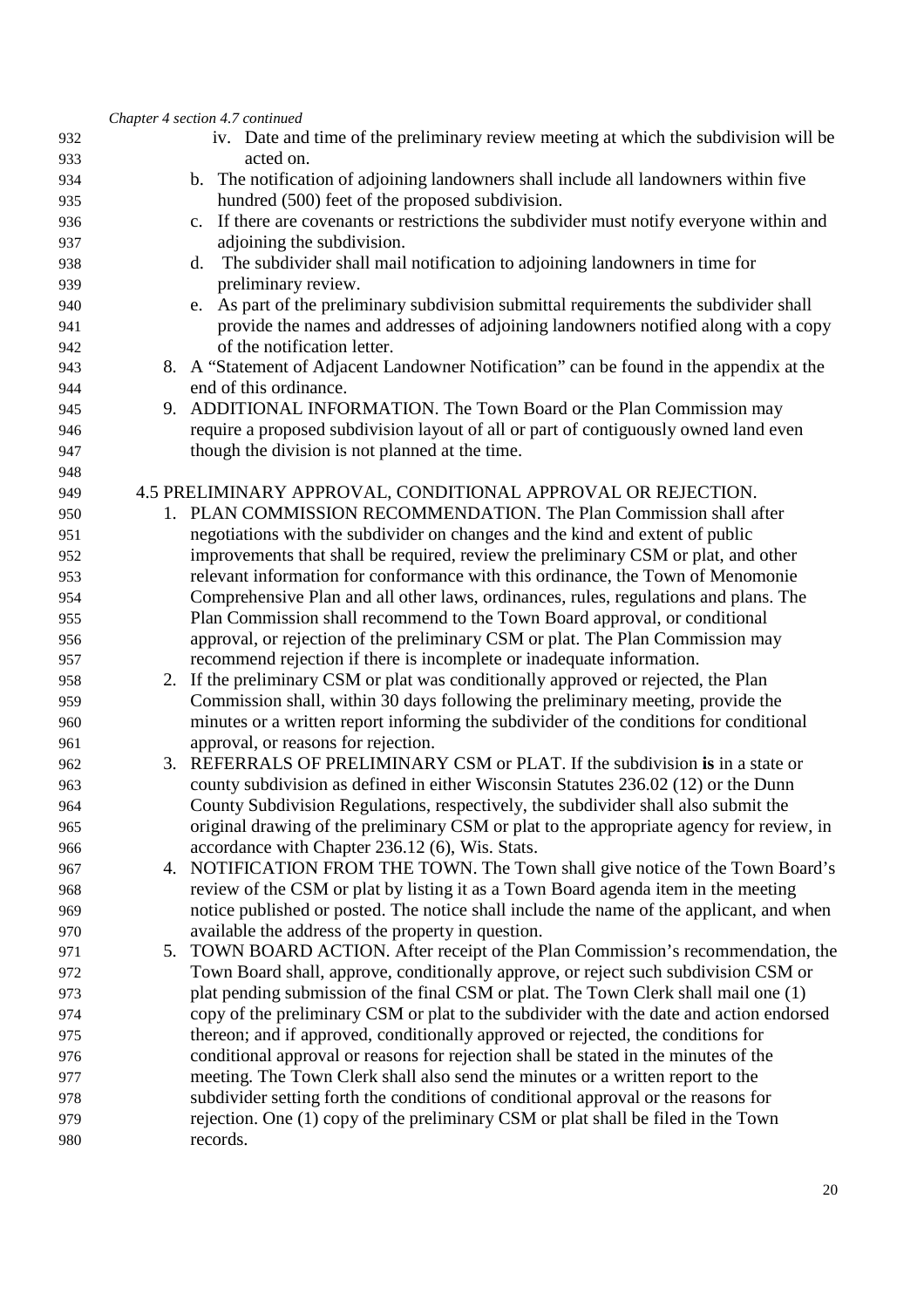#### *Chapter 4 section 5.6*

6. RESULTS OF APPROVAL. Approval of a preliminary CSM or plat shall be valid as per Wisconsin Statutes 236.349(2)(b). Approval or conditional approval of a preliminary CSM or plat shall not constitute automatic approval. The preliminary CSM or plat shall be deemed an expression of approval or conditional approval of the layout submitted as a guide to the preparation of the final CSM or plat, which shall be subject to further consideration by the Plan Commission and Town Board at the time of its submission. 7. The time limit for submitting final plats for approval is 36 months from the date the preliminary is approved, s.236.11(1)(b), Wis. Stat. 4.6 FINAL REVIEW PROCEDURES. 1. FINAL APPLICATION. The subdivider shall prepare a final application and shall file ten (10) copies of the final application and all other submittals with the Commission chair or designee at least ten (10) days prior to the scheduled meeting of the Plan Commission at which action is desired. The owner or subdivider shall file the final application not later than submittal requirements of Wisconsin Statutes 236.34. The subdivider or subdivider's agent shall also submit at this time a current certified abstract of title or such other evidence as the Town Board may require showing ownership or control. A professional engineer, planner, or other person shall review the plat. The costs for this action shall be the responsibility of the developer. The choice of the plat reviewer will be at the discretion of the Town Board. 2. FINAL CERTIFIED SURVEY MAP (CSM) OR PLAT. The subdivider may seek final approval following approval or conditional approval of the preliminary CSM or plat. The final CSM or plat shall be prepared by a licensed surveyor and shall correctly show information required for Sec. 236.20 and/or Sec. 236.34 of the Wisconsin Statutes, the Dunn County Comprehensive Ordinances, and the requirements listed here. The final Map or Plat shall be prepared at a convenient scale no smaller than one (1) inch = one hundred (100 feet). More than one (1) sheet may be used to present the information required in this section and shall include the following: a. Exact length and bearing of the centerline of all streets. b. Lot setbacks from present or proposed roadways will be in effect for all existing or planned right of ways on alternate routes designated by the Town. c. Exact street width along the line of any obliquely intersecting street. d. Exact location and description of utility and drainage easements existing or planned. e. All lands reserved for future public acquisition or reserved for the common use of property owners within the CSM or plat, including public access to navigable waterways. f. Railroad right-of way within and abutting the plat. g. Restrictions relating to access along public ways. h. Restrictive covenants, deed restrictions, conservation easements for the proposed subdivision shall be filed with the final CSM or plat. i. Legal instruments detailing the ownership of the common open space, as required in Chapter 7 (p. 27), shall be filed with the final CSM or plat. j. Preliminary CSM or plat shall meet all the surveying and monumenting requirements of section 236.15 of the Wisconsin Statutes. k. Where the CSM or plat is located within a quarter section, the corners of which have been relocated, monumented, and coordinated by Dunn County, the CSM or plat shall be tied directly to two (2) of the section or quarter corners so relocated, monumented, and coordinated. The exact grid bearing and distance of such tie shall be determined by field measurements, and the material and Dunn County plane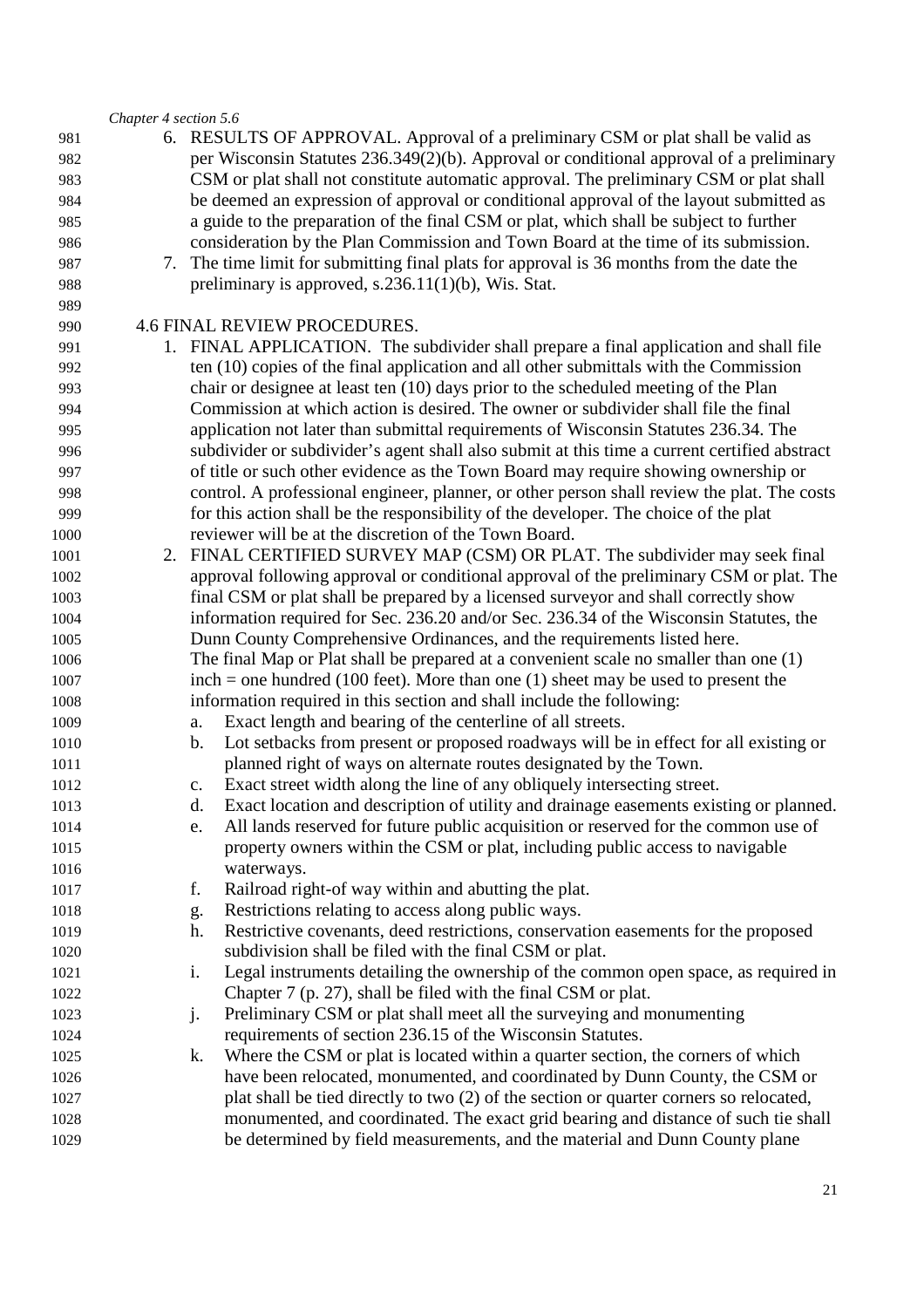|      | Chapter 4 section 6.2.k continued                                                                 |
|------|---------------------------------------------------------------------------------------------------|
| 1030 | coordinates of the monument marking the relocated section or quarter corner to                    |
| 1031 | which the CSM or plat is tied shall be indicated on the CSM or plat.                              |
| 1032 | The following farmland statement shall be placed on the face of the CSM or plat; In<br>1.         |
| 1033 | the Town of Menomonie agriculture is one of the major uses of land. Agricultural                  |
| 1034 | operations should be consistent with normal farming practices for the region and                  |
| 1035 | should comply with local, state and federal laws. If inconveniences such as noise,                |
| 1036 | odors, dust, and disposal of manure arise, they shall not be considered a nuisance.               |
| 1037 | See Wisconsin State Statute 823.08.                                                               |
| 1038 | Maintenance plans for restoration and or long-term management of the conservation<br>m.           |
| 1039 | easement and open space areas as per Chapter 7.1 (1-3) (p. 27).                                   |
| 1040 | Certificates. The CSM or plat shall provide a signature block for Town Board<br>n.                |
| 1041 | officials and all other certificates required by section 236.21 of the Wisconsin                  |
| 1042 | Statutes. In addition, the surveyor shall certify that the surveyor has fully complied            |
| 1043 | with all sections of this chapter.                                                                |
| 1044 | 3. FINAL CONSTRUCTION PLANS. Simultaneously with the filing of the final CSM or                   |
| 1045 | plat, the owner shall file with the Commission chair or designee ten (10) copies of the           |
| 1046 | final construction plans and specifications of public improvements. Final construction            |
| 1047 | plans shall be prepared, at a convenient scale, by a licensed engineer. All roads and             |
| 1048 | streets shall be designed according to the Town of Menomonie Road Standards. The                  |
| 1049 | Plan Commission may waive submittal of the preliminary construction plans if the                  |
| 1050 | proposed CSM or plat is not creating, extending or modifying a street or road. More than          |
| 1051 | one (1) sheet may be used to present the information required in this section and shall           |
| 1052 | include the following;                                                                            |
| 1053 | a. Final Plan and Profile. Proposed street centerline profile grades, showing the existing        |
| 1054 | and proposed profile grade lines: ditch grades, location, slope, and size of all                  |
| 1055 | drainage structures.                                                                              |
| 1056 | b. Final Grading and Erosion Control Plan. A plan showing existing and proposed                   |
| 1057 | grades, drainage patterns, and storm water facilities as per Chapter 4.4.2.i. (p. 17).            |
| 1058 | The plan shall show the location and extent of grading activities in and within one               |
| 1059 | hundred (100) feet of the proposed subdivided area, overall area of the site in acres,            |
| 1060 | total impervious area, stockpile locations, erosion and sediment control facilities, and          |
| 1061 | a schedule for erosion and sediment control practices including site specific                     |
| 1062 | requirements to prevent erosion at the source. The Plan Commission may allow the                  |
| 1063 | final grading and erosion control plan to be prepared by a non-licensed individual for            |
| 1064 | a subdivision creating one (1) lot or building site and disturbing less than ten                  |
| 1065 | thousand $(10,000)$ square feet.                                                                  |
| 1066 | Final location of sewage disposal, water supply, storm water management, and flood<br>$c_{\cdot}$ |
| 1067 | control devices, systems and or areas. The Plan Commission may allow the final                    |
| 1068 | location of such systems, devices and or areas to be prepared by a non-licensed                   |
| 1069 | individual for a subdivision creating one (1) lot or building site and disturbing less            |
| 1070 | than ten thousand $(10,000)$ square feet.                                                         |
| 1071 | 4. ADDITIONAL INFORMATION. The Town Board or the Plan Commission may                              |
| 1072 | require a proposed subdivision layout of all or part of contiguously owned land even              |
| 1073 | though the division is not planned at the time.                                                   |
| 1074 | 5. REFERRALS OF FINAL CSM or PLAT. If the subdivision is in a state or county                     |
| 1075 | subdivision as defined in either Wisconsin Statutes 236.02 (12) or the Dunn County                |
| 1076 | Subdivision Regulations, respectively, the subdivider shall also submit the original              |
| 1077 | drawing of the preliminary CSM or plat to the appropriate agency for review, in                   |
| 1078 | accordance with Chapter 236.12 (6), Wis. Stats.                                                   |
|      |                                                                                                   |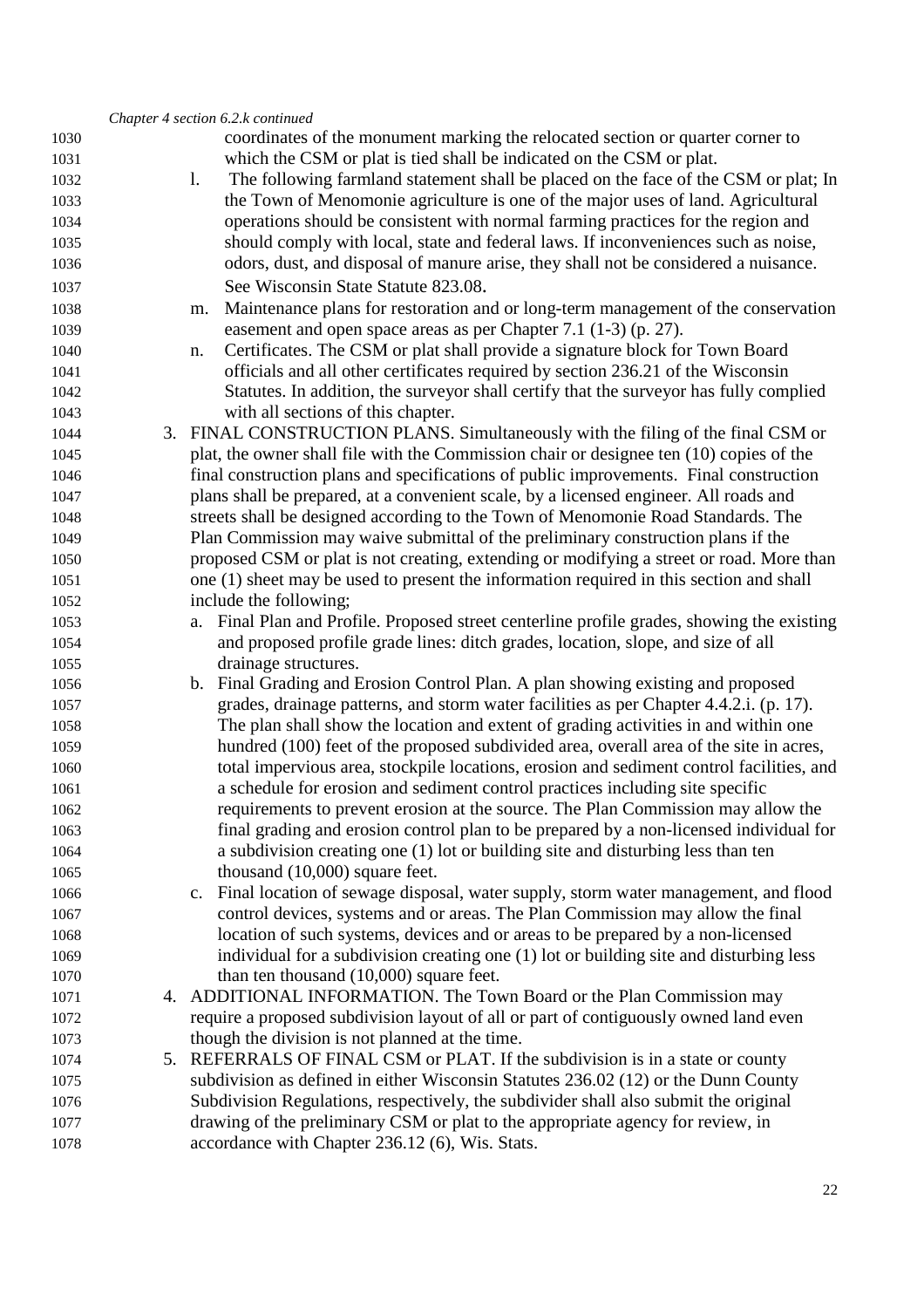#### *Chapter 4 section 6.6*

| 1079 | 6. NOTIFICATION FROM THE TOWN. The Town shall give notice of the Town Board's              |
|------|--------------------------------------------------------------------------------------------|
| 1080 | review of the CSM or plat by listing it as a Town Board agenda item in the meeting         |
| 1081 | notice published or posted. The notice shall include the name of the applicant, and when   |
| 1082 | available the address of the property in question.                                         |
| 1083 | 7. PLAN COMMISSION REVIEW. The Plan Commission shall examine the final plat as             |
| 1084 | to its conformance with the preliminary plat; and conditions of approval of the            |
| 1085 | preliminary plat; this chapter; and all applicable ordinances, rules, regulations, and     |
| 1086 | comprehensive plan elements that may affect it. The Plan Commission shall recommend        |
| 1087 | approval, conditional approval, or rejection of the final plat to the Town Board.          |
| 1088 | 8. AMENDMENT. If the subdivider desires to amend the final CSM or plat as approved,        |
| 1089 | the subdivider may resubmit the amended CSM or plat, which shall be done in                |
| 1090 | accordance with Chapter $3$ (p. 9), except for the fee, unless the amendment is, in the    |
| 1091 | opinion of the Town Board, of such scope as to constitute a new application, in which      |
| 1092 | case it shall be refiled.                                                                  |
| 1093 | 9. If the final CSM or plat was conditionally approved or rejected, the Plan Commission    |
| 1094 | shall, within 30 days following the final meeting, provide the minutes or a written report |
| 1095 | informing the subdivider of the conditions for conditional approval, or reasons for        |
| 1096 | rejection.                                                                                 |
| 1097 | 10. SUBDIVISION SUBMITTAL TO TOWN BOARD. The subdivider shall submit four                  |
| 1098 | (4) copies of the CSM to the Town Board at least 10 days prior to the scheduled            |
| 1099 | meeting. The subdivider or representative must be in attendance at the meeting.            |
| 1100 | 11. TOWN BOARD REVIEW. The Board shall, approve, conditional approve, or reject            |
| 1101 | such CSM or plat. The Town Clerk shall mail one (1) copy of the final CSM or plat to       |
| 1102 | the subdivider with the date and action endorsed thereon; and if approved, conditionally   |
| 1103 | approved, or rejected, the conditions for approval or conditional approval, or reasons for |
| 1104 | rejection shall be stated in the minutes of the meeting. The Town Clerk shall also send    |
| 1105 | the minutes or a written report to the subdivider setting forth the conditions of          |
| 1106 | conditional approval or the reasons for rejection. One (1) copy of the final CSM or plat   |
| 1107 | shall be filed in the Town records.                                                        |
| 1108 | If the Town Board fails to act within ninety (90) days of the filing of the subdivision    |
| 1109 | application, without a written extension, requested by the subdivider, and no unsatisfied  |
| 1110 | objections having been filed the CSM or plat shall be deemed approved.                     |
| 1111 | 12. OFFICIAL RECORDING. After the final CSM or plat has been approved by the Town          |
| 1112 | Board and any required improvements either installed or a contract and sureties ensuring   |
| 1113 | their installation is filed, the Town Board shall cause the certificate inscribed upon the |
| 1114 | original CSM or plat attesting to such approval to be duly executed and the CSM or plat    |
| 1115 | returned to the subdivider for recording with the County Register of Deeds along with all  |
| 1116 | conservation easements and deed restrictions. The final CSM or plat shall be recorded as   |
| 1117 | per 236.34. The Register of Deeds cannot record the CSM or plat unless it is offered       |
| 1118 | within the time specified in Wisconsin statutes $236.25$ (2)(b).                           |
| 1119 |                                                                                            |
| 1120 | <b>CHAPTER 5: REQUIREMENTS FOR DESIGN</b>                                                  |

**IMPROVEMENTS**  

5.1 LAND SUITABILITY. No land shall be developed if identified as being environmentally sensitive. Areas determined to be environmentally sensitive may be included as common open space but shall not be included in the development yield analysis in Chapter 3.2.1 (p. 10). The Plan Commission shall have the ability to specify which areas may be preserved. These lands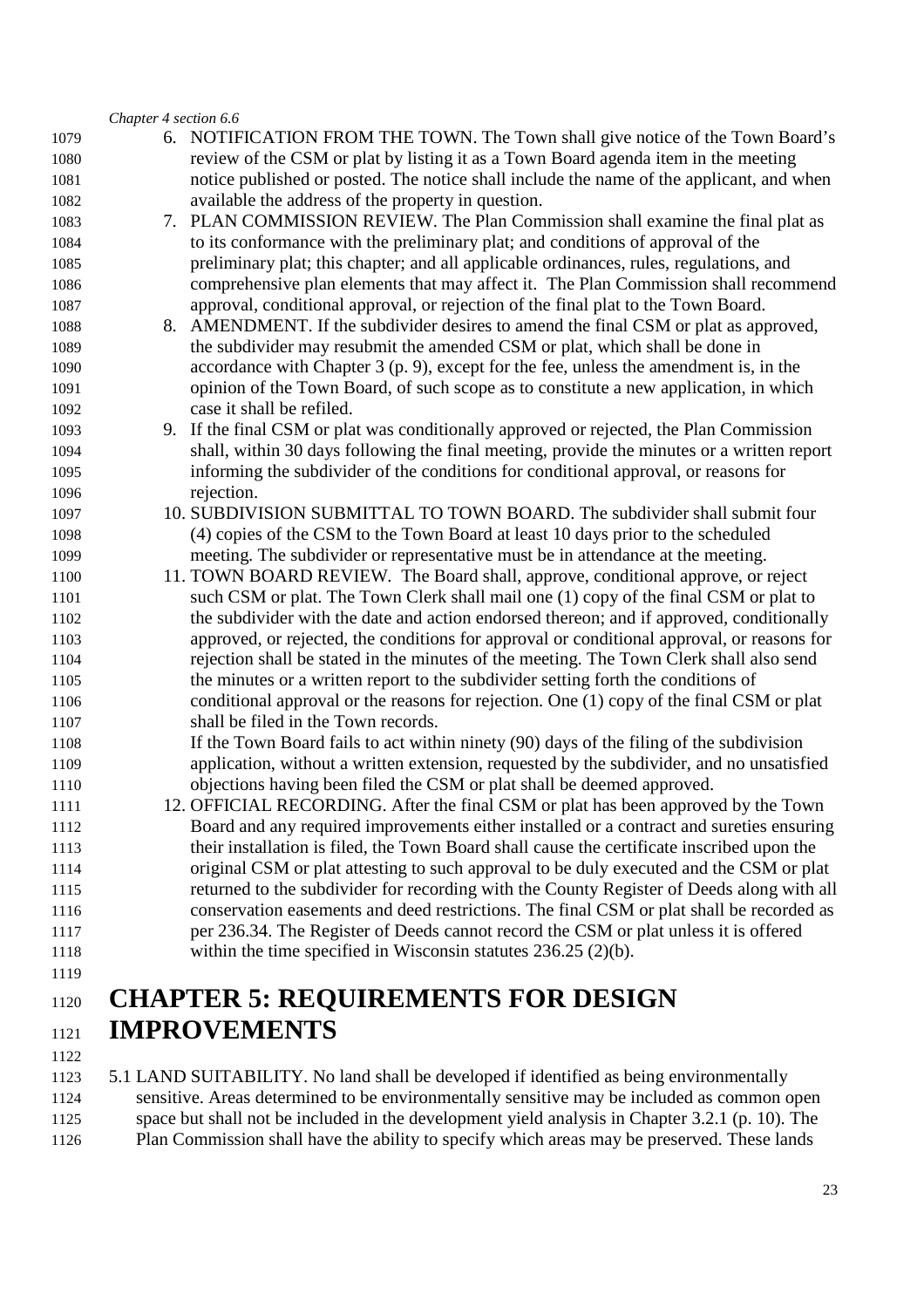|      | Chapter 5 section 1 continued                                                                             |
|------|-----------------------------------------------------------------------------------------------------------|
| 1127 | shall be identified as out lots or other designation that indicates the land is not available for         |
| 1128 | development. Areas identified as being environmentally sensitive include, but are not limited to:         |
| 1129 | 1. All areas mapped as floodplain by the Federal Emergency Management Agency                              |
| 1130 | (FEMA), Wisconsin Department of Natural Resources, or any other public or private                         |
| 1131 | entity.                                                                                                   |
| 1132 | 2. All wetlands as defined in NR 103.02(5) of the Wisconsin Administrative Code,                          |
| 1133 | including a seventy-five (75)-foot buffer.                                                                |
| 1134 | 3. All areas within seventy-five (75) feet of the ordinary high water mark of navigable                   |
| 1135 | streams and lakes, as identified by Wisconsin Department of Natural Resources Water                       |
| 1136 | Management Specialists.                                                                                   |
| 1137 | 4. All areas having slopes greater than twenty (20) percent.                                              |
| 1138 | 5. Burial sites and Indian mounds.                                                                        |
| 1139 | 6. Drainage ways that contain running water during spring runoff or during storm events                   |
| 1140 | including a twenty-five (25) foot buffer from the edge of the drainage way.                               |
| 1141 |                                                                                                           |
| 1142 | 5.2. DEVELOPMENT YIELD. The number of residential units for a parcel shall be determined                  |
| 1143 | in accordance with the following:                                                                         |
| 1144 | 1. The development yield analysis in Chapter 3.2.1 (p. 10) shall establish the base                       |
| 1145 | development yield for the parcel.                                                                         |
| 1146 | 2. The base development yield may be increased if the development complies with one or                    |
| 1147 | more of the following standards:                                                                          |
| 1148 | Creating an endowment where the principal would generate sufficient annual interest<br>a.                 |
| 1149 | to cover the conservation easement holder's yearly costs (insurance, taxes,                               |
| 1150 | maintenance, enforcement, etc.).                                                                          |
| 1151 | b. Providing for access by the general public to open space, trails, parks or other                       |
| 1152 | recreational facilities, excluding golf courses.                                                          |
| 1153 | c. Providing affordable housing, to include a minimum of twenty-five (25) percent of                      |
| 1154 | all units that would be affordable to moderate income households, as defined by the                       |
| 1155 | U.S. Department of Housing and Urban Development.                                                         |
| 1156 | d. Reusing historical buildings and structures, including those sites inventoried by the                  |
| 1157 | State Historical Society of Wisconsin. The U.S. Secretary of the Interior's Standards                     |
| 1158 | for Rehabilitation of Historic Properties shall apply.                                                    |
| 1159 | e. Providing for shared sewage treatment and water facilities.                                            |
| 1160 | Becoming a sanitary sewer district.<br>f.                                                                 |
| 1161 | Providing additional open space in ten (10) percent increments. Each ten (10) percent<br>$\mathfrak{g}$ . |
| 1162 | increase would qualify as a separate development yield bonus.                                             |
| 1163 | 3. Each standard provides a development yield bonus of five (5) percent in addition to the                |
| 1164 | base development yield. The maximum bonus permitted is forty (40) percent as long as                      |
| 1165 | it has shared sewage treatment and water facilities, or becomes a sanitary sewer district.                |
| 1166 |                                                                                                           |
| 1167 | 5.3. PERFORMANCE STANDARDS.                                                                               |
| 1168 | 1. GENERAL CONSIDERATIONS. Conservation subdivisions may identify a                                       |
| 1169 | conservation theme or themes and shall be identified at the time of the pre-application                   |
| 1170 | conference. Conservation themes may include, but are not limited to, forest stewardship,                  |
| 1171 | ground water preservation, farmland preservation, natural habitat restoration, view shed                  |
| 1172 | preservation, or archaeological and historic properties preservation. The Plan                            |
| 1173 | Commission shall have the ability to specify which areas may be preserved.                                |
| 1174 | 2. RESIDENTIAL LOT REQUIREMENTS.                                                                          |
| 1175 | a. Existing farmsteads to be preserved shall have a driveway as part of the preservation                  |
| 1176 | of scenic and historic rural character.                                                                   |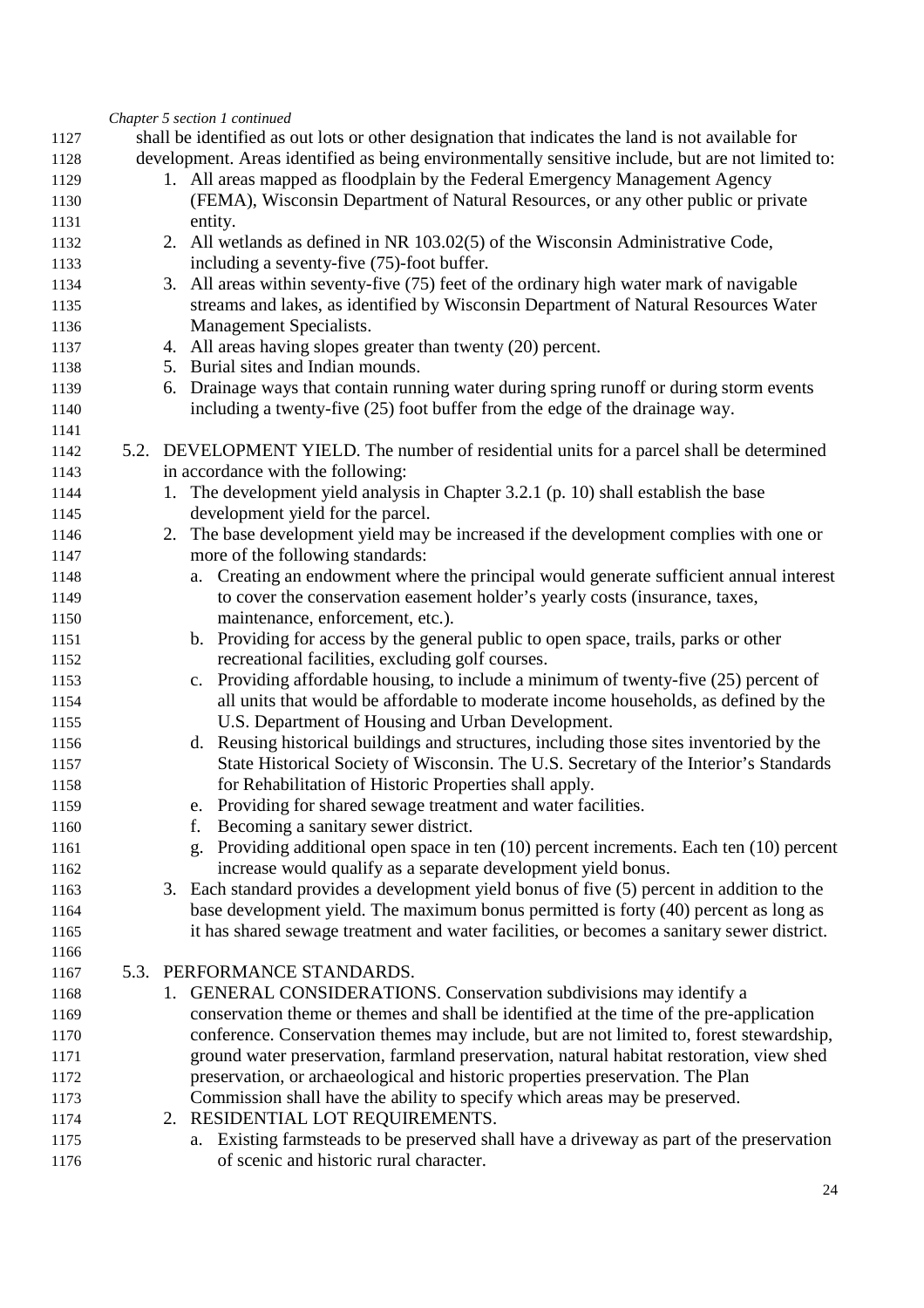|      | Chapter 5 section 3.2.b |    |                                                                                          |
|------|-------------------------|----|------------------------------------------------------------------------------------------|
| 1177 |                         |    | b. Lots shall be configured to minimize the amount of road length required for the       |
| 1178 |                         |    | subdivision.                                                                             |
| 1179 |                         |    | c. Residential lots shall be configured to minimize loss of woodlands.                   |
| 1180 |                         | d. | If agricultural uses are being maintained, lots shall be configured in a manner that     |
| 1181 |                         |    | maximizes the useable area remaining for such agricultural uses with a thirty (30)       |
| 1182 |                         |    | foot buffer between agricultural uses and residential structures.                        |
| 1183 |                         |    | e. All lots within a neighborhood shall have access to the green space either by         |
| 1184 |                         |    | abutment to or from a road in the development.                                           |
| 1185 |                         | f. | Lots shall be oriented, where possible, around one or more of the following:             |
| 1186 |                         |    | A central green or square.<br>1.                                                         |
| 1187 |                         |    | A physical amenity such as a meadow, a stand of trees, or some other natural or<br>ii.   |
| 1188 |                         |    | restored feature.                                                                        |
| 1189 |                         |    | g. Development envelopes, to the greatest extent practical, should not be located on     |
| 1190 |                         |    | ridges, hilltops, along peripheral public roads or in other visually prominent areas.    |
| 1191 |                         | h. | A thirty (30) foot native vegetation buffer shall be maintained around open water        |
| 1192 |                         |    | areas, unless a specific beach or grassed area is identified                             |
| 1193 |                         | i. | Storm water management "Best Management Practices" (BMPs)                                |
| 1194 |                         |    | Minimize the use of curb and gutter and maximize the use of open swales.<br>i.           |
| 1195 |                         |    | Post development peak discharge shall not exceed pre-development peak<br>ii.             |
| 1196 |                         |    | discharge during the one-hundred (100)-year storm event and the two (2)-year             |
| 1197 |                         |    | storm event. The development shall capture eighty (80) percent of the                    |
| 1198 |                         |    | sediment/pollutants from the two (2) year storm event.                                   |
| 1199 |                         |    | Landscape plantings should be used to increase infiltration and decrease runoff.<br>iii. |
| 1200 |                         |    | Natural open drainage systems shall be preserved.<br>iv.                                 |
| 1201 | 3.                      |    | RESIDENTIAL CLUSTER SITING STANDARDS.                                                    |
| 1202 |                         | a. | All residential lots and dwellings shall be grouped into clusters.                       |
| 1203 |                         | b. | Residential clusters shall be located to minimize negative impacts on the natural,       |
| 1204 |                         |    | scenic and cultural resources of the site and conflicts between incompatible uses.       |
| 1205 |                         |    | c. Residential clusters shall avoid encroaching on rare plant communities, high quality  |
| 1206 |                         |    | sites, or endangered species identified by the Wisconsin Department of Natural           |
| 1207 |                         |    | Resources.                                                                               |
| 1208 |                         |    | d. Whenever possible, open space shall connect with existing or potential open space     |
| 1209 |                         |    | lands on adjoining parcels and local and regional recreational trails.                   |
| 1210 |                         | e. | Residential clusters should be sited to achieve the following goals, to the extent       |
| 1211 |                         |    | practicable.                                                                             |
| 1212 |                         |    | Minimize impacts to prime farmland soils and large tracts of land in<br>i.               |
| 1213 |                         |    | agricultural use, and avoid interference with normal agricultural practices.             |
| 1214 |                         |    | Minimize disturbance to woodlands, wetlands, grasslands, groundwater<br>ii.              |
| 1215 |                         |    | recharge areas and mature trees.                                                         |
| 1216 |                         |    |                                                                                          |
| 1217 |                         |    | iii.<br>Prevent downstream impacts due to runoff through adequate on site storm          |
| 1218 |                         |    | water management practices.                                                              |
| 1219 |                         |    | Protect scenic views of open land from adjacent roads.<br>iv.                            |
| 1220 |                         |    | Protect archaeological sites and existing historic buildings or incorporate them<br>V.   |
| 1221 |                         |    | through adaptive reuse.                                                                  |
| 1222 |                         | f. | Landscaping around the cluster may be necessary to reduce or minimize off site           |
| 1223 |                         |    | views of residences.                                                                     |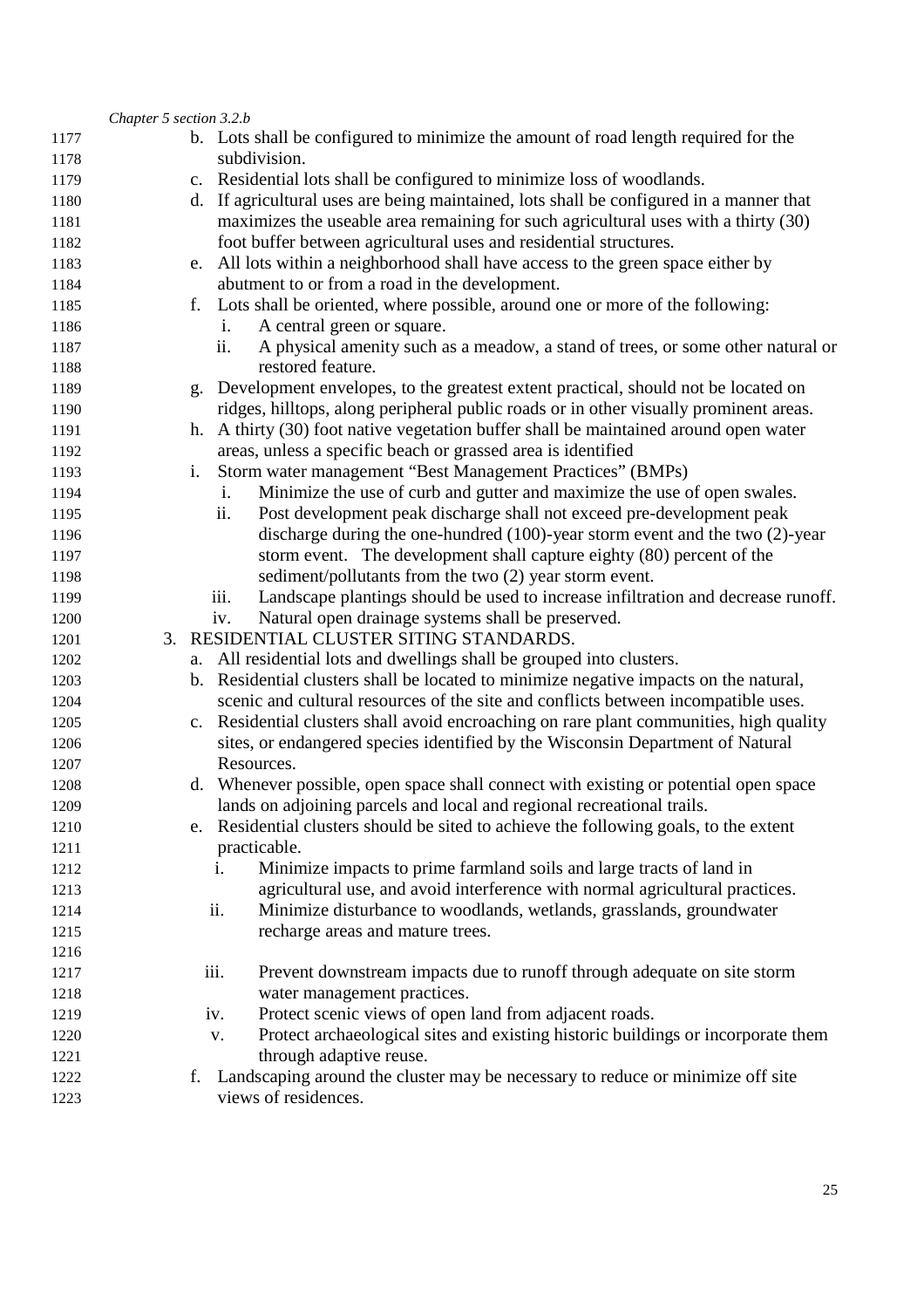#### *Chapter 5 section 4*

- 5.4. OPEN SPACE DESIGN.
- 1. COMMON OPEN SPACE. The minimum open space required shall be 30% of the gross acreage, shall be designated as part of the development, and shall be owned and maintained under one of the alternatives listed in Chapter 7 (p. 27). Common open space shall be accessible to the residents of the development. Common open space may also be available to the general public providing the proper approvals are obtained from the Town Board. The required common open space shall be undivided and restricted in perpetuity from future development, and maintained as specified in Chapter 7 (p. 27). 2. OPEN SPACE. Open space shall be designated as part of the development or parcel. 3. Open Space Conservation Ranking (in order of significance). The areas to be preserved shall be identified on a case-by-case basis in an effort to conserve and provide the best opportunities to restore and enhance the natural features of each particular site. a. First priority will be given to intact natural communities, habitat and areas for rare and endangered species, environmental corridors and natural and restored prairies, significant historic and archaeological properties, prime or productive farmland, slopes greater than twenty (20) percent, and areas of excellent to very good recharge 1240 to the aquifer. b. Second priority will be given to areas providing some plant and wildlife habitat and open space. c. Third priority will be given to areas providing little to no habitat but providing view 1244 shed, recreation, or open space. 4. In major subdivisions only, the following areas or structures may be located within the open space area and shall be counted toward the overall open space percentage required. Parking areas for access to the open space developed at a scale limited to the potential users of the open space. a. Homeowner's association held buildings or structures, provided they are an accessory to the use of the open space. b. Shared septic systems and shared potable water systems. 5. Road right of ways shall not be counted towards the required minimum open space. 6. No more than fifty (50) percent of the required open space may consist of water bodies, ponds, floodplain, or wetlands. 7. The portion of open space designated to provide plant and/or animal habitat shall be kept as intact as possible. Trails shall be designed to avoid fragmenting these areas. 8. The areas of the open space designed for recreational uses such as trails, play fields, or community gardens should be designed in a manner that avoids damaging historic or archaeological sites. 9. A pathway system should be included to connect existing or potential open space lands on adjoining parcels and shall connect these areas to neighborhood streets and to planned or developed trails. **CHAPTER 6: SEWAGE AND WATER FACILITIES**  6.1 WATER FACILITIES. Water for subdivisions shall be provided by individual on-site wells or by one or more community wells meeting the permit requirements of the State of Wisconsin and Dunn County. The use of shared or community wells are encouraged. Plans
- for shared or community wells shall include a wellhead protection plan with a separation distance from the zone of influence to sources of pollution. Such plans shall be submitted as part of the final construction plans.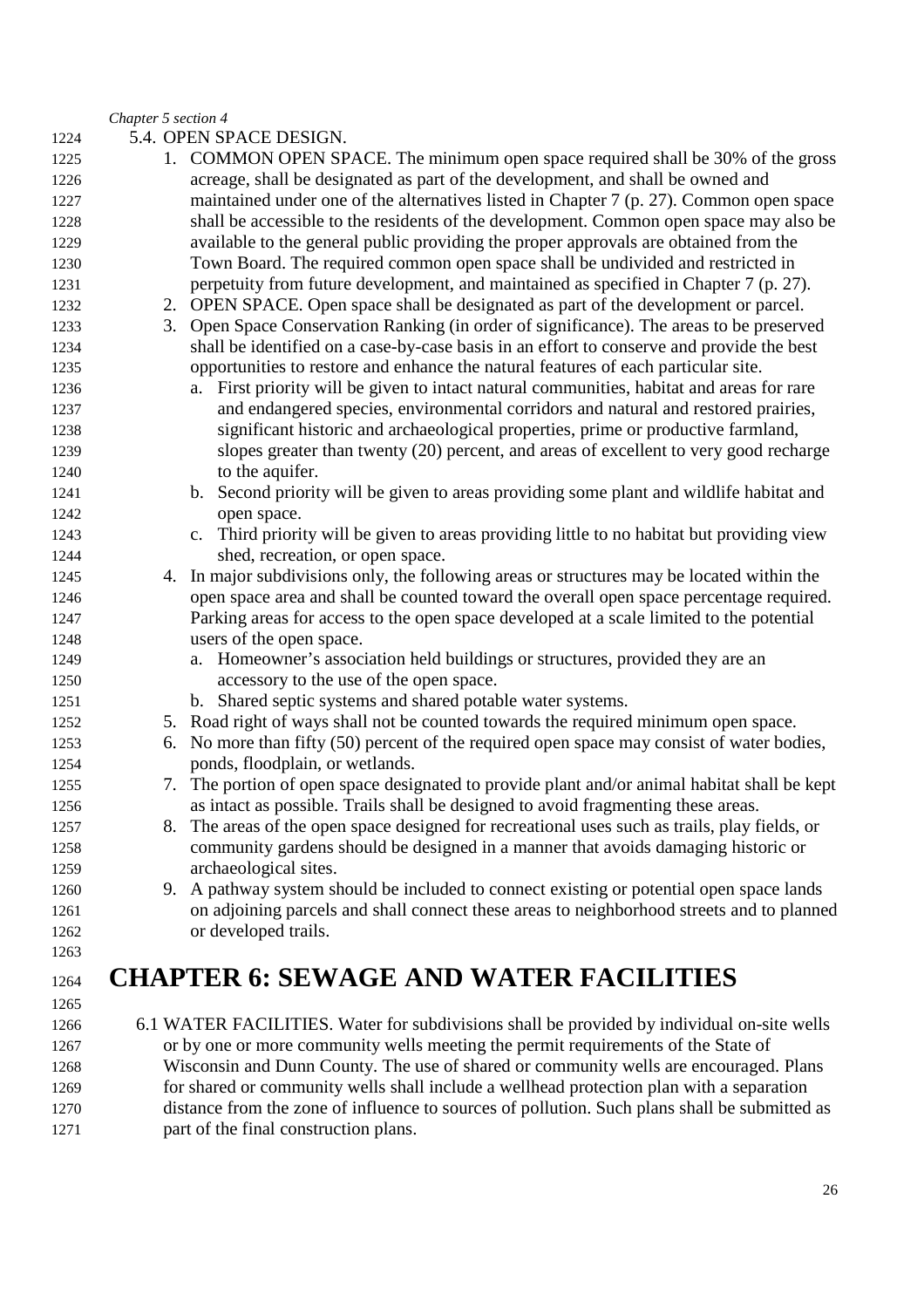#### *Chapter 6 section 2*

- 6.2 SEWAGE FACILITIES. All subdivisions shall be provided with adequate sewage treatment facilities meeting the standards of Dunn County and the permit requirements of the Wisconsin Department of Commerce and the Department of Natural Resources. Where a publicly owned wastewater treatment works or a common sewage treatment facility does not provide sewage treatment, a common sewage treatment and disposal unit located on the common open space is encouraged. Such plans shall be submitted as part of the final construction plans.
- 6.3 FINANCIAL GUARANTEE.A financial guarantee ensuring the construction and completion of the common facilities shall be submitted to the Town Board.

## **CHAPTER 7: OWNERSHIP AND MAINTENANCE OF OPEN SPACE AND COMMON FACILITIES**

- 7.1 ALTERNATIVES. The designated open space, as defined in Chapter 2.6.1 (p. 8), and common facilities may be owned and managed by one or more of the following combinations:
- 1. HOMEOWNER'S ASSOCIATION. If the common open space is to be owned by a homeowners association. The instrument shall indicate that membership in the association is mandatory for all homeowners in the development and their successors. It shall also indicate the homeowners' association bylaws, guaranteeing continuing maintenance of the open space and other common facilities, and the declaration of covenants, conditions and restrictions of the homeowners association. Such instrument shall be submitted for approval to the Plan Commission as part of the information required for the preliminary map or plat. The homeowners; association bylaws or the declaration of covenants, conditions and restrictions shall contain the following information:
- a. The legal description of the common land;
- b. A description of common facilities;
- c. The restrictions placed upon the use and enjoyment of the lands or facilities;
- d. Persons or entities entitled to enforce the restrictions;
- e. A mechanism to assess and enforce the common expenses for the land or facilities including upkeep and maintenance expenses, real-estate taxes and insurance premiums;
- f. A mechanism for resolving dispute among the owners or association members;
- g. The conditions and timing of the transfer of ownership and control of land or facilities 1306 to the association:
- h. Any other covenants, restrictions and conditions the developer deems appropriate.
- 2. CONDOMINIUM ASSOCIATIONS. If the common open space and facilities are to be held under the Condominium Ownership Act, Chapter 703 of the Wisconsin Statutes, the condominium instruments shall identify the restrictions placed upon the use and enjoyment of the common open space. All common open space shall be held as a "common element" as defined in section 703.01(2) of the Wisconsin Statutes. Such instrument shall be submitted for approval to the Plan Commission as part of the information required for the preliminary map or plat.
- 3. A NONPROFIT CONSERVATION ORGANIZATION. If the common open space is to be held by a nonprofit conservation organization, the organization shall be acceptable to the Town Board. The conveyance to the nonprofit conservation organization shall contain appropriate provisions for revision in the event that the organization becomes unwilling or unable to uphold the terms of the agreement. Such instrument shall be submitted for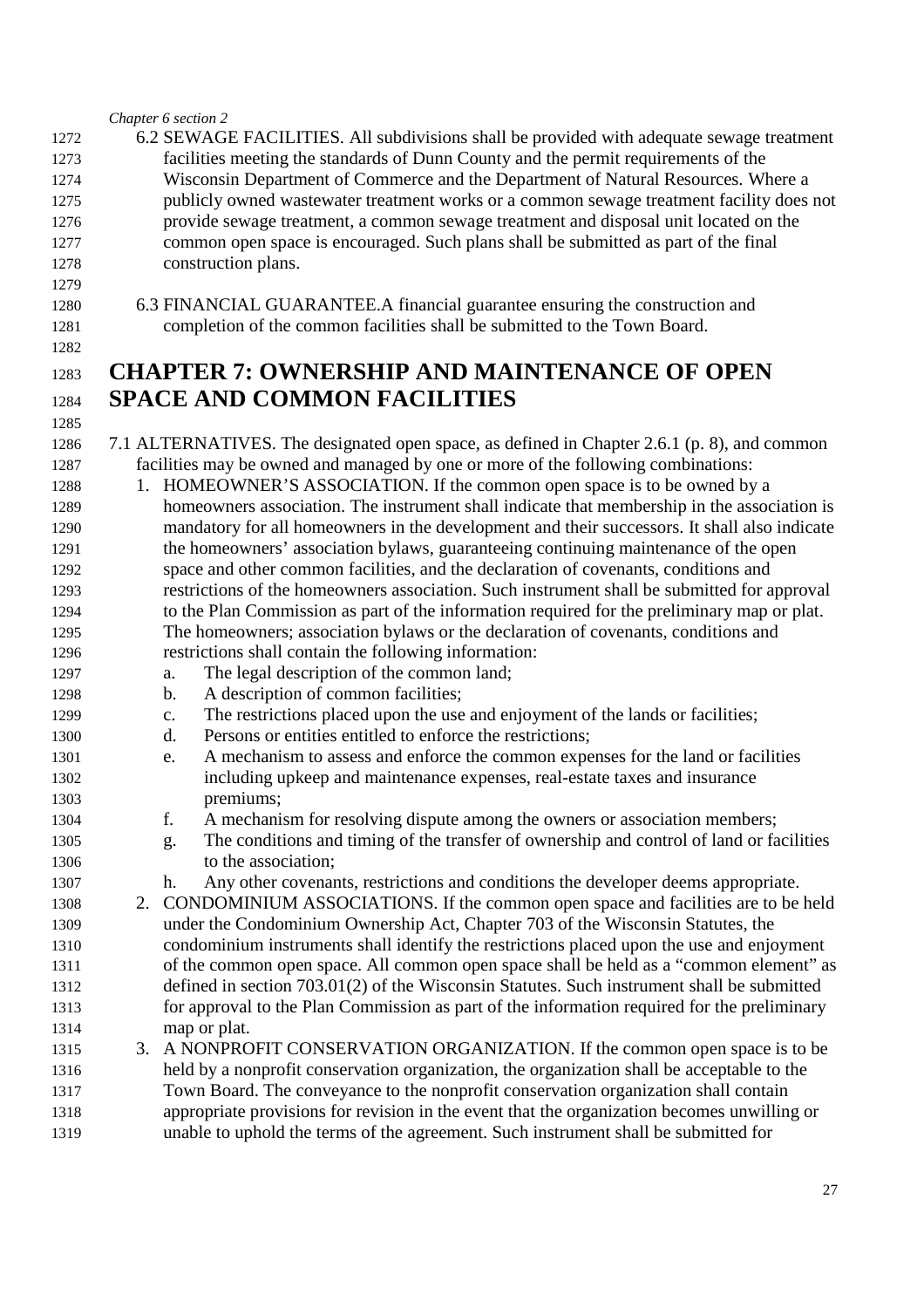|              | Chapter 7 section 1.3 continued                                                                                                         |  |
|--------------|-----------------------------------------------------------------------------------------------------------------------------------------|--|
| 1320         | approval to the Plan Commission as part of the information required for the preliminary map                                             |  |
| 1321         | or plat.                                                                                                                                |  |
| 1322         | 4. PUBLIC DEDICATION OF OPEN SPACE AND STREETS. The Town Board may accept                                                               |  |
| 1323         | the dedication of fee title or dedication of a conservation easement to the common open                                                 |  |
| 1324         | space. Such instrument shall be submitted for approval to the Plan Commission as part of                                                |  |
| 1325         | the information required for the preliminary map or plat. The Town Board may accept the                                                 |  |
| 1326         | common open space provided:                                                                                                             |  |
| 1327         | The common open space is accessible to the general public.<br>a.                                                                        |  |
| 1328         | The Town of Menomonie agrees to and has access to maintain the common open<br>b.                                                        |  |
| 1329         | space.                                                                                                                                  |  |
| 1330         | Streets or other public ways which have been designated on a duly adopted official<br>$C_{\bullet}$                                     |  |
| 1331         | map or element of the Town of Menomonie Comprehensive Plan shall be dedicated or                                                        |  |
| 1332         | reserved by the subdivider to the Town of Menomonie. The street or public way shall                                                     |  |
| 1333         | be made a part of the map in the locations and dimensions indicated in the                                                              |  |
| 1334         | Comprehensive Plan and as set forth in this ordinance.                                                                                  |  |
| 1335         | 5. FEE TITLE OWNERSHIP. Only one individual or organization may hold fee title to the                                                   |  |
| 1336         | land, while a nonprofit conservation organization or other qualified organization holds a                                               |  |
| 1337         | conservation easement prescribing the acceptable uses for the entire green space. Such                                                  |  |
| 1338         | instrument shall be submitted for approval to the Plan Commission as part of the                                                        |  |
| 1339         | information required for the preliminary map or plat.                                                                                   |  |
| 1340         |                                                                                                                                         |  |
| 1341         | 7.2 MAINTENANCE PLAN. Every major subdivision shall include a plan that provides evidence                                               |  |
| 1342         | of a means to properly manage the common open space in perpetuity and evidence of the long-                                             |  |
| 1343         | term means to properly manage and maintain all common facilities, including any storm water                                             |  |
| 1344         | facilities. Such instrument shall be submitted for approval to the Plan Commission as part of the                                       |  |
| 1345         | information required for the preliminary map or plat. The maintenance plan is optional for                                              |  |
| 1346         | minor subdivisions.                                                                                                                     |  |
| 1347         | The maintenance plan shall do the following;<br>1.                                                                                      |  |
| 1348         | Designate the ownership of the open space and common facilities in accordance with<br>a.                                                |  |
| 1349         | Chapter 7.1 (p. 27).                                                                                                                    |  |
| 1350         | Establish necessary regular and periodic operation and maintenance responsibilities.<br>b.                                              |  |
| 1351         | Estimate staffing needs, insurance requirements, and other associated costs and<br>c.                                                   |  |
| 1352         | define the means for funding the same on an on-gong basis.                                                                              |  |
| 1353         | Include a land stewardship plan specifically focusing on the long-term management<br>d.                                                 |  |
| 1354         | of common open space lands. The stewardship plan shall include a narrative, based                                                       |  |
| 1355         | on the concept inventory analysis required in Chapter 4.1.2 (p. 16), describing:                                                        |  |
| 1356         | Existing conditions including all natural, cultural, historic, and scenic elements<br>i.                                                |  |
| 1357         | in the landscape.                                                                                                                       |  |
| 1358         | ii.<br>The proposed end state for each common element; and the measures proposed                                                        |  |
| 1359         | to achieve the end state.                                                                                                               |  |
| 1360         | iii.<br>Proposed restoration measures, including measures for correcting increasingly                                                   |  |
| 1361         | destructive conditions, such as erosion, and measures for restoring historic                                                            |  |
| 1362         | features and habitats.                                                                                                                  |  |
| 1363         | The operations needed to maintain the stability of the conservation or<br>iv.                                                           |  |
| 1364         |                                                                                                                                         |  |
|              | agricultural resources, including mowing schedules, weed control, planting                                                              |  |
| 1365         | schedules, clearing and clean up. At the Town Board's discretion, the applicant                                                         |  |
| 1366         | may be required to escrow sufficient funds for the operation and maintenance                                                            |  |
| 1367<br>1368 | costs of common facilities for one year.<br>In the event that the organization established to own and maintain the open space and<br>2. |  |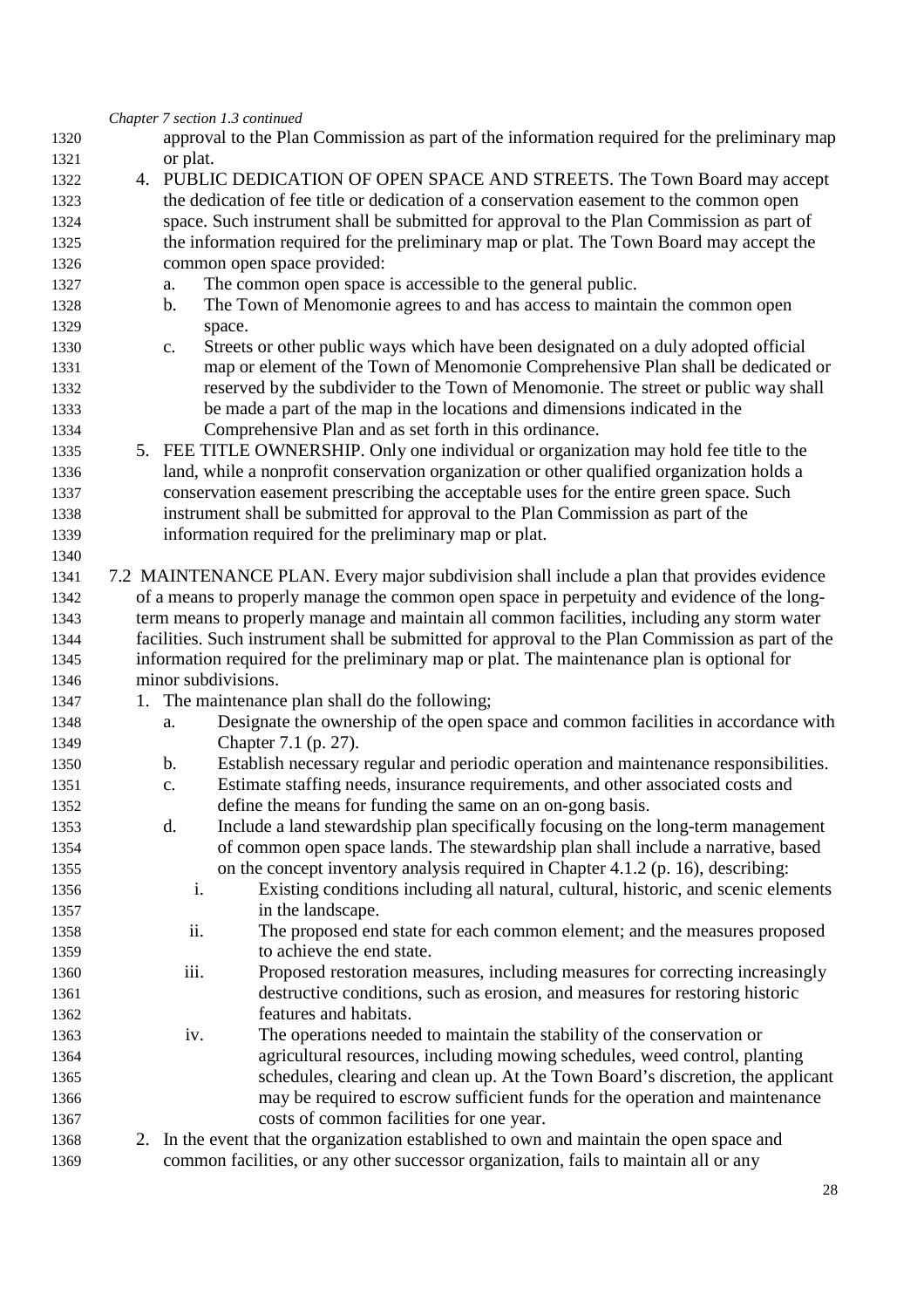*Chapter 7 section 2.2 continued* 

- portion of the common facilities in reasonable order and condition in accordance with the maintenance plan and all applicable laws, rules and regulations, the Town Board may serve written notice upon such organization and the residents and owners of the open space and common facilities, setting forth the manner in which the organization has failed to maintain the common facilities in reasonable condition. Such notice shall set forth the nature of corrections required and the time within which the corrections shall be made. Upon failure to comply with the time specified, the organization, or any successor organization, shall be considered in violation of this ordinance, in which case the bond if any may be forfeited, and any permits may be revoked or suspended. Representatives of the Town of Menomonie may enter the premises and take corrective action.
- The costs of the corrective action by the Town Board shall be assessed, in accordance with tax assessments, against the properties that have the right of enjoyment of the common facilities and shall become a lien on said properties. The Town Board, at the time of Town of Menomonie representatives entering upon such common facilities for the purpose of maintenance, shall file a notice of such lien at the office of the County Register of Deeds upon the properties affected by such lien.
- 3. Management plans can be amended by the owner identified in Chapter 7.1 (p. 27) with the approval of the Town Board.
- 
- 
- 
-